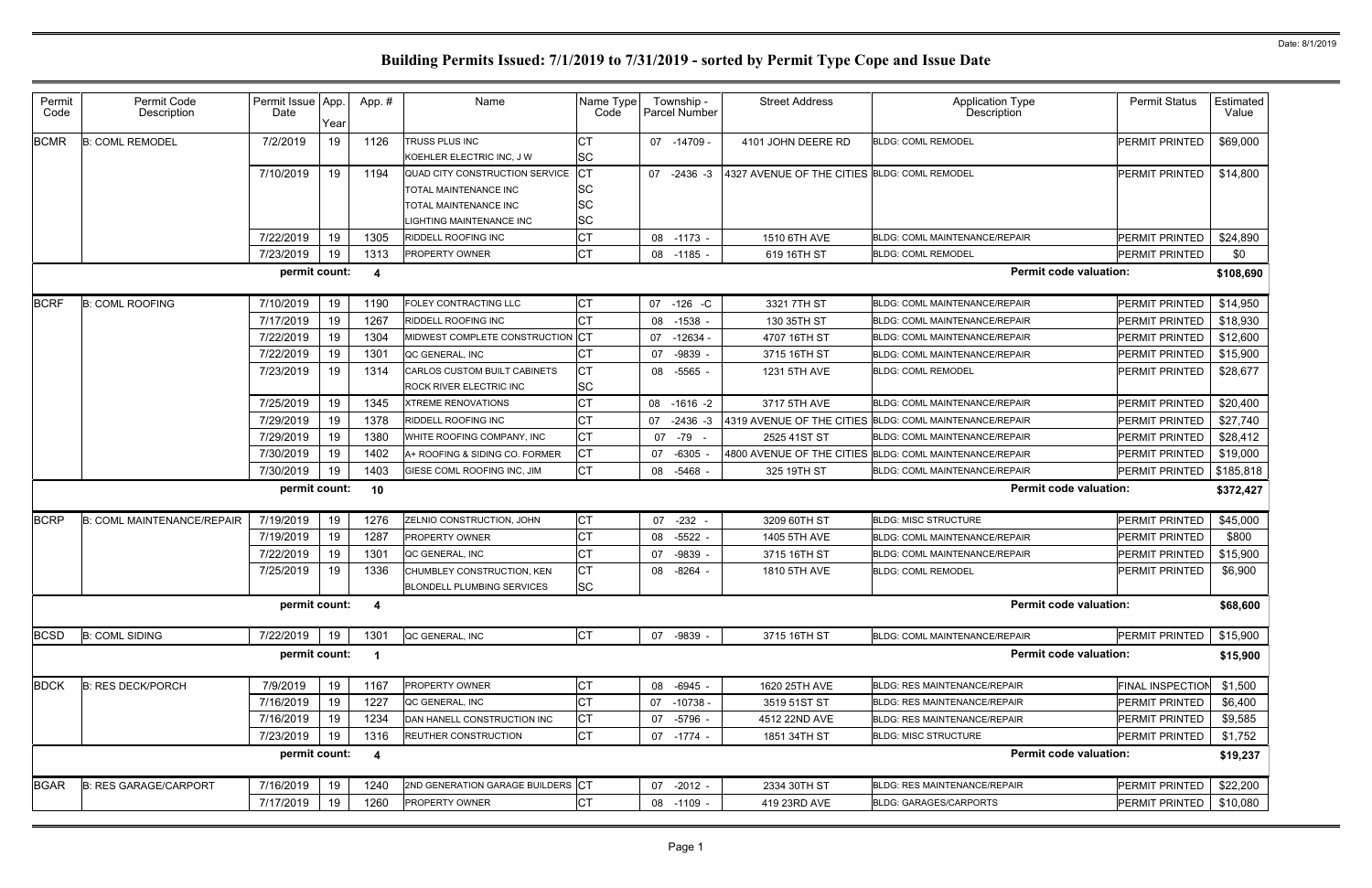| Year<br>СT<br>7/25/2019<br><b>BGAR</b><br>19<br>1341<br>\$6,720<br>$-41 - 7$<br><b>B: RES GARAGE/CARPORT</b><br><b>PROPERTY OWNER</b><br>07<br>5403 16TH AVE<br><b>BLDG: GARAGES/CARPORTS</b><br>PERMIT PRINTED<br>19<br><b>CT</b><br>7/26/2019<br>1367<br>414 43RD ST<br>PERMIT PRINTED<br>\$19,000<br>QC GENERAL, INC<br>08<br>$-4000 -$<br><b>BLDG: GARAGES/CARPORTS</b><br>19<br>1376<br>\$36,300<br>7/29/2019<br>2ND GENERATION GARAGE BUILDERS CT<br>$-4574 -$<br>810 20TH AVE<br>PERMIT PRINTED<br>08<br><b>BLDG: GARAGES/CARPORTS</b><br>19<br><b>CT</b><br>7/31/2019<br>1362<br>\$19,500<br>ADVANCED CONST & IMPROVEMENT<br>PERMIT PRINTED<br>07 -7469 -<br>2750 12TH AVE<br><b>BLDG: GARAGES/CARPORTS</b><br>permit count:<br><b>Permit code valuation:</b><br>6<br>\$113,800<br><b>CT</b><br>7/9/2019<br>19<br>1178<br>BUREAU CO. POOL BUILDERS, INC<br>712 3RD STREET A<br><b>PERMIT PRINTED</b><br>\$0<br><b>B: RES POOL, ABOVEGROUND</b><br>08<br>-5297 -<br><b>BLDG: SWIMMING POOL</b><br>Iст<br>7/31/2019<br>19<br>1410<br>PLEASURE POOLS & SPAS<br>$-869 - 1$<br>\$46,000<br>07<br>4129 28TH AVE<br><b>BLDG: SWIMMING POOL</b><br><b>PERMIT PRINTED</b><br><b>Permit code valuation:</b><br>permit count:<br>$\overline{\mathbf{2}}$<br>\$46,000<br><b>CT</b><br>19<br>7/1/2019<br>PERMIT PRINTED<br>\$6,693<br><b>B: RES MAINTENANCE/REPAIR</b><br>1118<br><b>FELDCO FACTORY DIRECT LLC</b><br>07<br>$-10670$<br>4813 50TH ST<br><b>BLDG: RES MAINTENANCE/REPAIR</b><br><b>CT</b><br>19<br>7/1/2019<br>1119<br>07<br>$-916 - A$<br>1941 42ND ST<br>PERMIT PRINTED<br>\$1,250<br><b>FELDCO FACTORY DIRECT LLC</b><br><b>BLDG: RES MAINTENANCE/REPAIR</b><br><b>CT</b><br>19<br>7/1/2019<br>1117<br>$-2356$<br>434 17TH AVE<br>PERMIT PRINTED<br>\$2,850<br><b>FELDCO FACTORY DIRECT LLC</b><br>08<br><b>BLDG: RES MAINTENANCE/REPAIR</b><br><b>CT</b><br>19<br>7/1/2019<br>1120<br>\$24,000<br>08<br>$-4391 - B$<br><b>PERMIT PRINTED</b><br><b>FELDCO FACTORY DIRECT LLC</b><br>1311 33RD AVE<br><b>BLDG: RES MAINTENANCE/REPAIR</b><br><b>CT</b><br>19<br>7/9/2019<br>\$1,000<br>1165<br>DAN HANELL CONSTRUCTION INC<br>07<br>$-2171 -$<br>2815 24TH AVE<br><b>BLDG: RES MAINTENANCE/REPAIR</b><br>PERMIT PRINTED<br>Iст<br>19<br>7/11/2019<br>1208<br>\$1,500<br>DAN HANELL CONSTRUCTION INC<br>07<br>-12848<br>3220 40TH ST<br><b>BLDG: RES MAINTENANCE/REPAIR</b><br>PERMIT PRINTED<br><b>CT</b><br>19<br>7/16/2019<br>1225<br>\$1,635<br>BENNETT CONSTRUCTION, M J<br>07<br>$-11004$<br>3721 39TH ST<br><b>BLDG: RES MAINTENANCE/REPAIR</b><br><b>FINAL INSPECTION</b><br>19<br>CT<br>7/16/2019<br>1235<br>IOSSI CONSTRUCTION<br>\$3,616<br>07<br>$-13571 - 9$<br>21 THORNWOOD CT<br><b>BLDG: RES MAINTENANCE/REPAIR</b><br>PERMIT PRINTED<br>Iст<br>19<br>7/16/2019<br>1236<br>\$1,250<br>IOSSI SIDING AND WINDOWS<br>07<br>$-13846$<br>3727 77TH STREET CT<br><b>BLDG: RES MAINTENANCE/REPAIR</b><br>PERMIT PRINTED<br><b>CT</b><br>19<br>7/16/2019<br>1237<br>\$608<br><b>IOSSI CONSTRUCTION</b><br>07<br>-8196 -<br>5407 28TH AVE<br><b>BLDG: RES MAINTENANCE/REPAIR</b><br>PERMIT PRINTED<br><b>CT</b><br>19<br>7/16/2019<br>1241<br>\$2,917<br>FELDCO FACTORY DIRECT LLC<br>08<br>$-3850$<br>713 23RD AVENUE CT<br><b>BLDG: RES MAINTENANCE/REPAIR</b><br>PERMIT PRINTED<br>19<br>7/17/2019<br>1245<br><b>PROPERTY OWNER</b><br>СT<br>1850 4TH ST<br>\$750<br>08 -3189 -<br><b>BLDG: RES MAINTENANCE/REPAIR</b><br>PERMIT PRINTED<br>19<br>7/18/2019<br>1275<br>ABSOLUTELY DRY BASEMENT WATERPCT<br>\$14,700<br>-5737 -<br>1841 24TH AVENUE CT<br>PERMIT PRINTED<br>07<br><b>BLDG: RES MAINTENANCE/REPAIR</b><br>19<br>7/19/2019<br>1294<br>CENTER POINT CONSTRUCTION SERV CT<br>\$8,600<br>08 -8907 -<br>406 30TH AVE<br><b>BLDG: RES MAINTENANCE/REPAIR</b><br>PERMIT PRINTED<br>19<br><b>CT</b><br>7/22/2019<br>1308<br>\$3,965<br>80<br>$-8415 - 23$<br>2331 15TH AVE<br>PERMIT PRINTED<br><b>FELDCO FACTORY DIRECT LLC</b><br><b>BLDG: RES MAINTENANCE/REPAIR</b><br>7/23/2019<br>19<br>1250<br>IСТ<br>08 -898 -<br>136 5TH AVE<br>PERMIT PRINTED<br>\$5,900<br>CALDERON'S CONSTRUCTION OF RI<br><b>BLDG: RES MAINTENANCE/REPAIR</b><br>19<br>CT<br>7/25/2019<br>1346<br>\$6,000<br>PERMIT PRINTED<br>DAN HANELL CONSTRUCTION INC<br>08 - 5328 -<br>2914 11TH AVENUE A<br><b>BLDG: RES MAINTENANCE/REPAIR</b><br>7/26/2019<br>19<br>CТ<br>07 -14930 -<br>1210 53RD STREET DR<br>PERMIT PRINTED<br>\$5,518<br>1357<br><b>IOSSI SIDING AND WINDOWS</b><br><b>BLDG: RES MAINTENANCE/REPAIR</b><br>7/26/2019<br>19<br>QUAD CITY CONSTRUCTION SERVICE CT<br>1352<br>08 -3738 -<br>707 27TH ST<br><b>PERMIT PRINTED</b><br>\$3,000<br><b>BLDG: RES MAINTENANCE/REPAIR</b><br>7/29/2019<br>19<br>IСТ<br>1374<br>PERMIT PRINTED<br>\$12,000<br>07 -13393 -<br>4604 AVENUE OF THE CITIES BLDG: COML MAINTENANCE/REPAIR<br>DAN HANELL CONSTRUCTION INC<br>IСТ<br>7/29/2019<br>19<br>1375<br>-4420 -<br>\$6,750<br>WILSON CONSTRUCTION, LLC (BEN)<br>08<br>1918 25TH ST<br><b>BLDG: RES MAINTENANCE/REPAIR</b><br>PERMIT PRINTED<br>7/30/2019<br>19<br>1394<br>IСТ<br>WINDOW WORLD OF DAVENPORT<br>1919 13TH ST<br><b>BLDG: RES MAINTENANCE/REPAIR</b><br>PERMIT PRINTED<br>\$725<br>08 -2532 -<br><b>ICT</b><br>7/30/2019<br>19<br>1396<br>\$7,612<br>WINDOW WORLD OF DAVENPORT<br>08 -5630 -1<br>PERMIT PRINTED<br>1418 14TH ST<br><b>BLDG: RES MAINTENANCE/REPAIR</b><br><b>ICT</b><br>7/30/2019<br>19<br>1399<br>\$678<br>WINDOW WORLD OF DAVENPORT<br>08 -6417 -<br>805 17TH AVE<br><b>BLDG: RES MAINTENANCE/REPAIR</b><br>PERMIT PRINTED<br>IСТ<br>19<br>1398<br>7/30/2019<br>08 -6426 -<br>\$6,323<br>WINDOW WORLD OF DAVENPORT<br>727 17TH AVE<br><b>BLDG: RES MAINTENANCE/REPAIR</b><br>PERMIT PRINTED<br>7/30/2019<br>19<br>1400<br>IСТ<br>WINDOW WORLD OF DAVENPORT<br>08 -8740 -<br><b>BLDG: RES MAINTENANCE/REPAIR</b><br>PERMIT PRINTED<br>\$3,410<br>930 32ND AVENUE A<br><b>CT</b><br>7/30/2019<br>19<br>1404<br>\$23,798<br>WHITE OAK BUILDING & REMODEL<br>08 -8879 -<br>2812 2ND ST<br><b>BLDG: RES MAINTENANCE/REPAIR</b><br>PERMIT PRINTED<br><b>Permit code valuation:</b><br>permit count:<br>27<br><b>CT</b><br>19<br>PROPERTY OWNER<br>\$0<br>7/1/2019<br>1123<br>227 46TH ST<br><b>INVESTIGATION</b><br>PERMIT PRINTED<br><b>B: RES INVESTIGATION</b><br>08 -6210 - | Permit<br>Code | Permit Code<br>Description | Permit Issue<br>Date | App. | App.# | Name | Name Type<br>Code | Township -<br>Parcel Number | <b>Street Address</b> | <b>Application Type</b><br>Description | <b>Permit Status</b> | Estimated<br>Value |
|----------------------------------------------------------------------------------------------------------------------------------------------------------------------------------------------------------------------------------------------------------------------------------------------------------------------------------------------------------------------------------------------------------------------------------------------------------------------------------------------------------------------------------------------------------------------------------------------------------------------------------------------------------------------------------------------------------------------------------------------------------------------------------------------------------------------------------------------------------------------------------------------------------------------------------------------------------------------------------------------------------------------------------------------------------------------------------------------------------------------------------------------------------------------------------------------------------------------------------------------------------------------------------------------------------------------------------------------------------------------------------------------------------------------------------------------------------------------------------------------------------------------------------------------------------------------------------------------------------------------------------------------------------------------------------------------------------------------------------------------------------------------------------------------------------------------------------------------------------------------------------------------------------------------------------------------------------------------------------------------------------------------------------------------------------------------------------------------------------------------------------------------------------------------------------------------------------------------------------------------------------------------------------------------------------------------------------------------------------------------------------------------------------------------------------------------------------------------------------------------------------------------------------------------------------------------------------------------------------------------------------------------------------------------------------------------------------------------------------------------------------------------------------------------------------------------------------------------------------------------------------------------------------------------------------------------------------------------------------------------------------------------------------------------------------------------------------------------------------------------------------------------------------------------------------------------------------------------------------------------------------------------------------------------------------------------------------------------------------------------------------------------------------------------------------------------------------------------------------------------------------------------------------------------------------------------------------------------------------------------------------------------------------------------------------------------------------------------------------------------------------------------------------------------------------------------------------------------------------------------------------------------------------------------------------------------------------------------------------------------------------------------------------------------------------------------------------------------------------------------------------------------------------------------------------------------------------------------------------------------------------------------------------------------------------------------------------------------------------------------------------------------------------------------------------------------------------------------------------------------------------------------------------------------------------------------------------------------------------------------------------------------------------------------------------------------------------------------------------------------------------------------------------------------------------------------------------------------------------------------------------------------------------------------------------------------------------------------------------------------------------------------------------------------------------------------------------------------------------------------------------------------------------------------------------------------------------------------------------------------------------------------------------------------------------------------------------------------------------------------------------------------------------------------------------------------------------------------------------------------------------------------------------------------------------------------------------------------------------------------------------------------------------------------------------------------------------------------------------------------------------------------------------------------------------------------------------------------------------------------------------------------------------------------------------------------------------------------------------------------------------------------------------------------------------------------------------------------------------------------------------------------------------------------------------------------------------------------------------------------------------------------------------------------------------------------|----------------|----------------------------|----------------------|------|-------|------|-------------------|-----------------------------|-----------------------|----------------------------------------|----------------------|--------------------|
|                                                                                                                                                                                                                                                                                                                                                                                                                                                                                                                                                                                                                                                                                                                                                                                                                                                                                                                                                                                                                                                                                                                                                                                                                                                                                                                                                                                                                                                                                                                                                                                                                                                                                                                                                                                                                                                                                                                                                                                                                                                                                                                                                                                                                                                                                                                                                                                                                                                                                                                                                                                                                                                                                                                                                                                                                                                                                                                                                                                                                                                                                                                                                                                                                                                                                                                                                                                                                                                                                                                                                                                                                                                                                                                                                                                                                                                                                                                                                                                                                                                                                                                                                                                                                                                                                                                                                                                                                                                                                                                                                                                                                                                                                                                                                                                                                                                                                                                                                                                                                                                                                                                                                                                                                                                                                                                                                                                                                                                                                                                                                                                                                                                                                                                                                                                                                                                                                                                                                                                                                                                                                                                                                                                                                                                                                                                      |                |                            |                      |      |       |      |                   |                             |                       |                                        |                      |                    |
|                                                                                                                                                                                                                                                                                                                                                                                                                                                                                                                                                                                                                                                                                                                                                                                                                                                                                                                                                                                                                                                                                                                                                                                                                                                                                                                                                                                                                                                                                                                                                                                                                                                                                                                                                                                                                                                                                                                                                                                                                                                                                                                                                                                                                                                                                                                                                                                                                                                                                                                                                                                                                                                                                                                                                                                                                                                                                                                                                                                                                                                                                                                                                                                                                                                                                                                                                                                                                                                                                                                                                                                                                                                                                                                                                                                                                                                                                                                                                                                                                                                                                                                                                                                                                                                                                                                                                                                                                                                                                                                                                                                                                                                                                                                                                                                                                                                                                                                                                                                                                                                                                                                                                                                                                                                                                                                                                                                                                                                                                                                                                                                                                                                                                                                                                                                                                                                                                                                                                                                                                                                                                                                                                                                                                                                                                                                      |                |                            |                      |      |       |      |                   |                             |                       |                                        |                      |                    |
|                                                                                                                                                                                                                                                                                                                                                                                                                                                                                                                                                                                                                                                                                                                                                                                                                                                                                                                                                                                                                                                                                                                                                                                                                                                                                                                                                                                                                                                                                                                                                                                                                                                                                                                                                                                                                                                                                                                                                                                                                                                                                                                                                                                                                                                                                                                                                                                                                                                                                                                                                                                                                                                                                                                                                                                                                                                                                                                                                                                                                                                                                                                                                                                                                                                                                                                                                                                                                                                                                                                                                                                                                                                                                                                                                                                                                                                                                                                                                                                                                                                                                                                                                                                                                                                                                                                                                                                                                                                                                                                                                                                                                                                                                                                                                                                                                                                                                                                                                                                                                                                                                                                                                                                                                                                                                                                                                                                                                                                                                                                                                                                                                                                                                                                                                                                                                                                                                                                                                                                                                                                                                                                                                                                                                                                                                                                      |                |                            |                      |      |       |      |                   |                             |                       |                                        |                      |                    |
|                                                                                                                                                                                                                                                                                                                                                                                                                                                                                                                                                                                                                                                                                                                                                                                                                                                                                                                                                                                                                                                                                                                                                                                                                                                                                                                                                                                                                                                                                                                                                                                                                                                                                                                                                                                                                                                                                                                                                                                                                                                                                                                                                                                                                                                                                                                                                                                                                                                                                                                                                                                                                                                                                                                                                                                                                                                                                                                                                                                                                                                                                                                                                                                                                                                                                                                                                                                                                                                                                                                                                                                                                                                                                                                                                                                                                                                                                                                                                                                                                                                                                                                                                                                                                                                                                                                                                                                                                                                                                                                                                                                                                                                                                                                                                                                                                                                                                                                                                                                                                                                                                                                                                                                                                                                                                                                                                                                                                                                                                                                                                                                                                                                                                                                                                                                                                                                                                                                                                                                                                                                                                                                                                                                                                                                                                                                      |                |                            |                      |      |       |      |                   |                             |                       |                                        |                      |                    |
|                                                                                                                                                                                                                                                                                                                                                                                                                                                                                                                                                                                                                                                                                                                                                                                                                                                                                                                                                                                                                                                                                                                                                                                                                                                                                                                                                                                                                                                                                                                                                                                                                                                                                                                                                                                                                                                                                                                                                                                                                                                                                                                                                                                                                                                                                                                                                                                                                                                                                                                                                                                                                                                                                                                                                                                                                                                                                                                                                                                                                                                                                                                                                                                                                                                                                                                                                                                                                                                                                                                                                                                                                                                                                                                                                                                                                                                                                                                                                                                                                                                                                                                                                                                                                                                                                                                                                                                                                                                                                                                                                                                                                                                                                                                                                                                                                                                                                                                                                                                                                                                                                                                                                                                                                                                                                                                                                                                                                                                                                                                                                                                                                                                                                                                                                                                                                                                                                                                                                                                                                                                                                                                                                                                                                                                                                                                      |                |                            |                      |      |       |      |                   |                             |                       |                                        |                      |                    |
|                                                                                                                                                                                                                                                                                                                                                                                                                                                                                                                                                                                                                                                                                                                                                                                                                                                                                                                                                                                                                                                                                                                                                                                                                                                                                                                                                                                                                                                                                                                                                                                                                                                                                                                                                                                                                                                                                                                                                                                                                                                                                                                                                                                                                                                                                                                                                                                                                                                                                                                                                                                                                                                                                                                                                                                                                                                                                                                                                                                                                                                                                                                                                                                                                                                                                                                                                                                                                                                                                                                                                                                                                                                                                                                                                                                                                                                                                                                                                                                                                                                                                                                                                                                                                                                                                                                                                                                                                                                                                                                                                                                                                                                                                                                                                                                                                                                                                                                                                                                                                                                                                                                                                                                                                                                                                                                                                                                                                                                                                                                                                                                                                                                                                                                                                                                                                                                                                                                                                                                                                                                                                                                                                                                                                                                                                                                      | <b>BIGP</b>    |                            |                      |      |       |      |                   |                             |                       |                                        |                      |                    |
|                                                                                                                                                                                                                                                                                                                                                                                                                                                                                                                                                                                                                                                                                                                                                                                                                                                                                                                                                                                                                                                                                                                                                                                                                                                                                                                                                                                                                                                                                                                                                                                                                                                                                                                                                                                                                                                                                                                                                                                                                                                                                                                                                                                                                                                                                                                                                                                                                                                                                                                                                                                                                                                                                                                                                                                                                                                                                                                                                                                                                                                                                                                                                                                                                                                                                                                                                                                                                                                                                                                                                                                                                                                                                                                                                                                                                                                                                                                                                                                                                                                                                                                                                                                                                                                                                                                                                                                                                                                                                                                                                                                                                                                                                                                                                                                                                                                                                                                                                                                                                                                                                                                                                                                                                                                                                                                                                                                                                                                                                                                                                                                                                                                                                                                                                                                                                                                                                                                                                                                                                                                                                                                                                                                                                                                                                                                      |                |                            |                      |      |       |      |                   |                             |                       |                                        |                      |                    |
|                                                                                                                                                                                                                                                                                                                                                                                                                                                                                                                                                                                                                                                                                                                                                                                                                                                                                                                                                                                                                                                                                                                                                                                                                                                                                                                                                                                                                                                                                                                                                                                                                                                                                                                                                                                                                                                                                                                                                                                                                                                                                                                                                                                                                                                                                                                                                                                                                                                                                                                                                                                                                                                                                                                                                                                                                                                                                                                                                                                                                                                                                                                                                                                                                                                                                                                                                                                                                                                                                                                                                                                                                                                                                                                                                                                                                                                                                                                                                                                                                                                                                                                                                                                                                                                                                                                                                                                                                                                                                                                                                                                                                                                                                                                                                                                                                                                                                                                                                                                                                                                                                                                                                                                                                                                                                                                                                                                                                                                                                                                                                                                                                                                                                                                                                                                                                                                                                                                                                                                                                                                                                                                                                                                                                                                                                                                      |                |                            |                      |      |       |      |                   |                             |                       |                                        |                      |                    |
|                                                                                                                                                                                                                                                                                                                                                                                                                                                                                                                                                                                                                                                                                                                                                                                                                                                                                                                                                                                                                                                                                                                                                                                                                                                                                                                                                                                                                                                                                                                                                                                                                                                                                                                                                                                                                                                                                                                                                                                                                                                                                                                                                                                                                                                                                                                                                                                                                                                                                                                                                                                                                                                                                                                                                                                                                                                                                                                                                                                                                                                                                                                                                                                                                                                                                                                                                                                                                                                                                                                                                                                                                                                                                                                                                                                                                                                                                                                                                                                                                                                                                                                                                                                                                                                                                                                                                                                                                                                                                                                                                                                                                                                                                                                                                                                                                                                                                                                                                                                                                                                                                                                                                                                                                                                                                                                                                                                                                                                                                                                                                                                                                                                                                                                                                                                                                                                                                                                                                                                                                                                                                                                                                                                                                                                                                                                      | <b>BMAR</b>    |                            |                      |      |       |      |                   |                             |                       |                                        |                      |                    |
|                                                                                                                                                                                                                                                                                                                                                                                                                                                                                                                                                                                                                                                                                                                                                                                                                                                                                                                                                                                                                                                                                                                                                                                                                                                                                                                                                                                                                                                                                                                                                                                                                                                                                                                                                                                                                                                                                                                                                                                                                                                                                                                                                                                                                                                                                                                                                                                                                                                                                                                                                                                                                                                                                                                                                                                                                                                                                                                                                                                                                                                                                                                                                                                                                                                                                                                                                                                                                                                                                                                                                                                                                                                                                                                                                                                                                                                                                                                                                                                                                                                                                                                                                                                                                                                                                                                                                                                                                                                                                                                                                                                                                                                                                                                                                                                                                                                                                                                                                                                                                                                                                                                                                                                                                                                                                                                                                                                                                                                                                                                                                                                                                                                                                                                                                                                                                                                                                                                                                                                                                                                                                                                                                                                                                                                                                                                      |                |                            |                      |      |       |      |                   |                             |                       |                                        |                      |                    |
|                                                                                                                                                                                                                                                                                                                                                                                                                                                                                                                                                                                                                                                                                                                                                                                                                                                                                                                                                                                                                                                                                                                                                                                                                                                                                                                                                                                                                                                                                                                                                                                                                                                                                                                                                                                                                                                                                                                                                                                                                                                                                                                                                                                                                                                                                                                                                                                                                                                                                                                                                                                                                                                                                                                                                                                                                                                                                                                                                                                                                                                                                                                                                                                                                                                                                                                                                                                                                                                                                                                                                                                                                                                                                                                                                                                                                                                                                                                                                                                                                                                                                                                                                                                                                                                                                                                                                                                                                                                                                                                                                                                                                                                                                                                                                                                                                                                                                                                                                                                                                                                                                                                                                                                                                                                                                                                                                                                                                                                                                                                                                                                                                                                                                                                                                                                                                                                                                                                                                                                                                                                                                                                                                                                                                                                                                                                      |                |                            |                      |      |       |      |                   |                             |                       |                                        |                      |                    |
|                                                                                                                                                                                                                                                                                                                                                                                                                                                                                                                                                                                                                                                                                                                                                                                                                                                                                                                                                                                                                                                                                                                                                                                                                                                                                                                                                                                                                                                                                                                                                                                                                                                                                                                                                                                                                                                                                                                                                                                                                                                                                                                                                                                                                                                                                                                                                                                                                                                                                                                                                                                                                                                                                                                                                                                                                                                                                                                                                                                                                                                                                                                                                                                                                                                                                                                                                                                                                                                                                                                                                                                                                                                                                                                                                                                                                                                                                                                                                                                                                                                                                                                                                                                                                                                                                                                                                                                                                                                                                                                                                                                                                                                                                                                                                                                                                                                                                                                                                                                                                                                                                                                                                                                                                                                                                                                                                                                                                                                                                                                                                                                                                                                                                                                                                                                                                                                                                                                                                                                                                                                                                                                                                                                                                                                                                                                      |                |                            |                      |      |       |      |                   |                             |                       |                                        |                      |                    |
|                                                                                                                                                                                                                                                                                                                                                                                                                                                                                                                                                                                                                                                                                                                                                                                                                                                                                                                                                                                                                                                                                                                                                                                                                                                                                                                                                                                                                                                                                                                                                                                                                                                                                                                                                                                                                                                                                                                                                                                                                                                                                                                                                                                                                                                                                                                                                                                                                                                                                                                                                                                                                                                                                                                                                                                                                                                                                                                                                                                                                                                                                                                                                                                                                                                                                                                                                                                                                                                                                                                                                                                                                                                                                                                                                                                                                                                                                                                                                                                                                                                                                                                                                                                                                                                                                                                                                                                                                                                                                                                                                                                                                                                                                                                                                                                                                                                                                                                                                                                                                                                                                                                                                                                                                                                                                                                                                                                                                                                                                                                                                                                                                                                                                                                                                                                                                                                                                                                                                                                                                                                                                                                                                                                                                                                                                                                      |                |                            |                      |      |       |      |                   |                             |                       |                                        |                      |                    |
|                                                                                                                                                                                                                                                                                                                                                                                                                                                                                                                                                                                                                                                                                                                                                                                                                                                                                                                                                                                                                                                                                                                                                                                                                                                                                                                                                                                                                                                                                                                                                                                                                                                                                                                                                                                                                                                                                                                                                                                                                                                                                                                                                                                                                                                                                                                                                                                                                                                                                                                                                                                                                                                                                                                                                                                                                                                                                                                                                                                                                                                                                                                                                                                                                                                                                                                                                                                                                                                                                                                                                                                                                                                                                                                                                                                                                                                                                                                                                                                                                                                                                                                                                                                                                                                                                                                                                                                                                                                                                                                                                                                                                                                                                                                                                                                                                                                                                                                                                                                                                                                                                                                                                                                                                                                                                                                                                                                                                                                                                                                                                                                                                                                                                                                                                                                                                                                                                                                                                                                                                                                                                                                                                                                                                                                                                                                      |                |                            |                      |      |       |      |                   |                             |                       |                                        |                      |                    |
|                                                                                                                                                                                                                                                                                                                                                                                                                                                                                                                                                                                                                                                                                                                                                                                                                                                                                                                                                                                                                                                                                                                                                                                                                                                                                                                                                                                                                                                                                                                                                                                                                                                                                                                                                                                                                                                                                                                                                                                                                                                                                                                                                                                                                                                                                                                                                                                                                                                                                                                                                                                                                                                                                                                                                                                                                                                                                                                                                                                                                                                                                                                                                                                                                                                                                                                                                                                                                                                                                                                                                                                                                                                                                                                                                                                                                                                                                                                                                                                                                                                                                                                                                                                                                                                                                                                                                                                                                                                                                                                                                                                                                                                                                                                                                                                                                                                                                                                                                                                                                                                                                                                                                                                                                                                                                                                                                                                                                                                                                                                                                                                                                                                                                                                                                                                                                                                                                                                                                                                                                                                                                                                                                                                                                                                                                                                      |                |                            |                      |      |       |      |                   |                             |                       |                                        |                      |                    |
|                                                                                                                                                                                                                                                                                                                                                                                                                                                                                                                                                                                                                                                                                                                                                                                                                                                                                                                                                                                                                                                                                                                                                                                                                                                                                                                                                                                                                                                                                                                                                                                                                                                                                                                                                                                                                                                                                                                                                                                                                                                                                                                                                                                                                                                                                                                                                                                                                                                                                                                                                                                                                                                                                                                                                                                                                                                                                                                                                                                                                                                                                                                                                                                                                                                                                                                                                                                                                                                                                                                                                                                                                                                                                                                                                                                                                                                                                                                                                                                                                                                                                                                                                                                                                                                                                                                                                                                                                                                                                                                                                                                                                                                                                                                                                                                                                                                                                                                                                                                                                                                                                                                                                                                                                                                                                                                                                                                                                                                                                                                                                                                                                                                                                                                                                                                                                                                                                                                                                                                                                                                                                                                                                                                                                                                                                                                      |                |                            |                      |      |       |      |                   |                             |                       |                                        |                      |                    |
|                                                                                                                                                                                                                                                                                                                                                                                                                                                                                                                                                                                                                                                                                                                                                                                                                                                                                                                                                                                                                                                                                                                                                                                                                                                                                                                                                                                                                                                                                                                                                                                                                                                                                                                                                                                                                                                                                                                                                                                                                                                                                                                                                                                                                                                                                                                                                                                                                                                                                                                                                                                                                                                                                                                                                                                                                                                                                                                                                                                                                                                                                                                                                                                                                                                                                                                                                                                                                                                                                                                                                                                                                                                                                                                                                                                                                                                                                                                                                                                                                                                                                                                                                                                                                                                                                                                                                                                                                                                                                                                                                                                                                                                                                                                                                                                                                                                                                                                                                                                                                                                                                                                                                                                                                                                                                                                                                                                                                                                                                                                                                                                                                                                                                                                                                                                                                                                                                                                                                                                                                                                                                                                                                                                                                                                                                                                      |                |                            |                      |      |       |      |                   |                             |                       |                                        |                      |                    |
|                                                                                                                                                                                                                                                                                                                                                                                                                                                                                                                                                                                                                                                                                                                                                                                                                                                                                                                                                                                                                                                                                                                                                                                                                                                                                                                                                                                                                                                                                                                                                                                                                                                                                                                                                                                                                                                                                                                                                                                                                                                                                                                                                                                                                                                                                                                                                                                                                                                                                                                                                                                                                                                                                                                                                                                                                                                                                                                                                                                                                                                                                                                                                                                                                                                                                                                                                                                                                                                                                                                                                                                                                                                                                                                                                                                                                                                                                                                                                                                                                                                                                                                                                                                                                                                                                                                                                                                                                                                                                                                                                                                                                                                                                                                                                                                                                                                                                                                                                                                                                                                                                                                                                                                                                                                                                                                                                                                                                                                                                                                                                                                                                                                                                                                                                                                                                                                                                                                                                                                                                                                                                                                                                                                                                                                                                                                      |                |                            |                      |      |       |      |                   |                             |                       |                                        |                      |                    |
|                                                                                                                                                                                                                                                                                                                                                                                                                                                                                                                                                                                                                                                                                                                                                                                                                                                                                                                                                                                                                                                                                                                                                                                                                                                                                                                                                                                                                                                                                                                                                                                                                                                                                                                                                                                                                                                                                                                                                                                                                                                                                                                                                                                                                                                                                                                                                                                                                                                                                                                                                                                                                                                                                                                                                                                                                                                                                                                                                                                                                                                                                                                                                                                                                                                                                                                                                                                                                                                                                                                                                                                                                                                                                                                                                                                                                                                                                                                                                                                                                                                                                                                                                                                                                                                                                                                                                                                                                                                                                                                                                                                                                                                                                                                                                                                                                                                                                                                                                                                                                                                                                                                                                                                                                                                                                                                                                                                                                                                                                                                                                                                                                                                                                                                                                                                                                                                                                                                                                                                                                                                                                                                                                                                                                                                                                                                      |                |                            |                      |      |       |      |                   |                             |                       |                                        |                      |                    |
|                                                                                                                                                                                                                                                                                                                                                                                                                                                                                                                                                                                                                                                                                                                                                                                                                                                                                                                                                                                                                                                                                                                                                                                                                                                                                                                                                                                                                                                                                                                                                                                                                                                                                                                                                                                                                                                                                                                                                                                                                                                                                                                                                                                                                                                                                                                                                                                                                                                                                                                                                                                                                                                                                                                                                                                                                                                                                                                                                                                                                                                                                                                                                                                                                                                                                                                                                                                                                                                                                                                                                                                                                                                                                                                                                                                                                                                                                                                                                                                                                                                                                                                                                                                                                                                                                                                                                                                                                                                                                                                                                                                                                                                                                                                                                                                                                                                                                                                                                                                                                                                                                                                                                                                                                                                                                                                                                                                                                                                                                                                                                                                                                                                                                                                                                                                                                                                                                                                                                                                                                                                                                                                                                                                                                                                                                                                      |                |                            |                      |      |       |      |                   |                             |                       |                                        |                      |                    |
|                                                                                                                                                                                                                                                                                                                                                                                                                                                                                                                                                                                                                                                                                                                                                                                                                                                                                                                                                                                                                                                                                                                                                                                                                                                                                                                                                                                                                                                                                                                                                                                                                                                                                                                                                                                                                                                                                                                                                                                                                                                                                                                                                                                                                                                                                                                                                                                                                                                                                                                                                                                                                                                                                                                                                                                                                                                                                                                                                                                                                                                                                                                                                                                                                                                                                                                                                                                                                                                                                                                                                                                                                                                                                                                                                                                                                                                                                                                                                                                                                                                                                                                                                                                                                                                                                                                                                                                                                                                                                                                                                                                                                                                                                                                                                                                                                                                                                                                                                                                                                                                                                                                                                                                                                                                                                                                                                                                                                                                                                                                                                                                                                                                                                                                                                                                                                                                                                                                                                                                                                                                                                                                                                                                                                                                                                                                      |                |                            |                      |      |       |      |                   |                             |                       |                                        |                      |                    |
|                                                                                                                                                                                                                                                                                                                                                                                                                                                                                                                                                                                                                                                                                                                                                                                                                                                                                                                                                                                                                                                                                                                                                                                                                                                                                                                                                                                                                                                                                                                                                                                                                                                                                                                                                                                                                                                                                                                                                                                                                                                                                                                                                                                                                                                                                                                                                                                                                                                                                                                                                                                                                                                                                                                                                                                                                                                                                                                                                                                                                                                                                                                                                                                                                                                                                                                                                                                                                                                                                                                                                                                                                                                                                                                                                                                                                                                                                                                                                                                                                                                                                                                                                                                                                                                                                                                                                                                                                                                                                                                                                                                                                                                                                                                                                                                                                                                                                                                                                                                                                                                                                                                                                                                                                                                                                                                                                                                                                                                                                                                                                                                                                                                                                                                                                                                                                                                                                                                                                                                                                                                                                                                                                                                                                                                                                                                      |                |                            |                      |      |       |      |                   |                             |                       |                                        |                      |                    |
|                                                                                                                                                                                                                                                                                                                                                                                                                                                                                                                                                                                                                                                                                                                                                                                                                                                                                                                                                                                                                                                                                                                                                                                                                                                                                                                                                                                                                                                                                                                                                                                                                                                                                                                                                                                                                                                                                                                                                                                                                                                                                                                                                                                                                                                                                                                                                                                                                                                                                                                                                                                                                                                                                                                                                                                                                                                                                                                                                                                                                                                                                                                                                                                                                                                                                                                                                                                                                                                                                                                                                                                                                                                                                                                                                                                                                                                                                                                                                                                                                                                                                                                                                                                                                                                                                                                                                                                                                                                                                                                                                                                                                                                                                                                                                                                                                                                                                                                                                                                                                                                                                                                                                                                                                                                                                                                                                                                                                                                                                                                                                                                                                                                                                                                                                                                                                                                                                                                                                                                                                                                                                                                                                                                                                                                                                                                      |                |                            |                      |      |       |      |                   |                             |                       |                                        |                      |                    |
|                                                                                                                                                                                                                                                                                                                                                                                                                                                                                                                                                                                                                                                                                                                                                                                                                                                                                                                                                                                                                                                                                                                                                                                                                                                                                                                                                                                                                                                                                                                                                                                                                                                                                                                                                                                                                                                                                                                                                                                                                                                                                                                                                                                                                                                                                                                                                                                                                                                                                                                                                                                                                                                                                                                                                                                                                                                                                                                                                                                                                                                                                                                                                                                                                                                                                                                                                                                                                                                                                                                                                                                                                                                                                                                                                                                                                                                                                                                                                                                                                                                                                                                                                                                                                                                                                                                                                                                                                                                                                                                                                                                                                                                                                                                                                                                                                                                                                                                                                                                                                                                                                                                                                                                                                                                                                                                                                                                                                                                                                                                                                                                                                                                                                                                                                                                                                                                                                                                                                                                                                                                                                                                                                                                                                                                                                                                      |                |                            |                      |      |       |      |                   |                             |                       |                                        |                      |                    |
|                                                                                                                                                                                                                                                                                                                                                                                                                                                                                                                                                                                                                                                                                                                                                                                                                                                                                                                                                                                                                                                                                                                                                                                                                                                                                                                                                                                                                                                                                                                                                                                                                                                                                                                                                                                                                                                                                                                                                                                                                                                                                                                                                                                                                                                                                                                                                                                                                                                                                                                                                                                                                                                                                                                                                                                                                                                                                                                                                                                                                                                                                                                                                                                                                                                                                                                                                                                                                                                                                                                                                                                                                                                                                                                                                                                                                                                                                                                                                                                                                                                                                                                                                                                                                                                                                                                                                                                                                                                                                                                                                                                                                                                                                                                                                                                                                                                                                                                                                                                                                                                                                                                                                                                                                                                                                                                                                                                                                                                                                                                                                                                                                                                                                                                                                                                                                                                                                                                                                                                                                                                                                                                                                                                                                                                                                                                      |                |                            |                      |      |       |      |                   |                             |                       |                                        |                      |                    |
|                                                                                                                                                                                                                                                                                                                                                                                                                                                                                                                                                                                                                                                                                                                                                                                                                                                                                                                                                                                                                                                                                                                                                                                                                                                                                                                                                                                                                                                                                                                                                                                                                                                                                                                                                                                                                                                                                                                                                                                                                                                                                                                                                                                                                                                                                                                                                                                                                                                                                                                                                                                                                                                                                                                                                                                                                                                                                                                                                                                                                                                                                                                                                                                                                                                                                                                                                                                                                                                                                                                                                                                                                                                                                                                                                                                                                                                                                                                                                                                                                                                                                                                                                                                                                                                                                                                                                                                                                                                                                                                                                                                                                                                                                                                                                                                                                                                                                                                                                                                                                                                                                                                                                                                                                                                                                                                                                                                                                                                                                                                                                                                                                                                                                                                                                                                                                                                                                                                                                                                                                                                                                                                                                                                                                                                                                                                      |                |                            |                      |      |       |      |                   |                             |                       |                                        |                      |                    |
|                                                                                                                                                                                                                                                                                                                                                                                                                                                                                                                                                                                                                                                                                                                                                                                                                                                                                                                                                                                                                                                                                                                                                                                                                                                                                                                                                                                                                                                                                                                                                                                                                                                                                                                                                                                                                                                                                                                                                                                                                                                                                                                                                                                                                                                                                                                                                                                                                                                                                                                                                                                                                                                                                                                                                                                                                                                                                                                                                                                                                                                                                                                                                                                                                                                                                                                                                                                                                                                                                                                                                                                                                                                                                                                                                                                                                                                                                                                                                                                                                                                                                                                                                                                                                                                                                                                                                                                                                                                                                                                                                                                                                                                                                                                                                                                                                                                                                                                                                                                                                                                                                                                                                                                                                                                                                                                                                                                                                                                                                                                                                                                                                                                                                                                                                                                                                                                                                                                                                                                                                                                                                                                                                                                                                                                                                                                      |                |                            |                      |      |       |      |                   |                             |                       |                                        |                      |                    |
|                                                                                                                                                                                                                                                                                                                                                                                                                                                                                                                                                                                                                                                                                                                                                                                                                                                                                                                                                                                                                                                                                                                                                                                                                                                                                                                                                                                                                                                                                                                                                                                                                                                                                                                                                                                                                                                                                                                                                                                                                                                                                                                                                                                                                                                                                                                                                                                                                                                                                                                                                                                                                                                                                                                                                                                                                                                                                                                                                                                                                                                                                                                                                                                                                                                                                                                                                                                                                                                                                                                                                                                                                                                                                                                                                                                                                                                                                                                                                                                                                                                                                                                                                                                                                                                                                                                                                                                                                                                                                                                                                                                                                                                                                                                                                                                                                                                                                                                                                                                                                                                                                                                                                                                                                                                                                                                                                                                                                                                                                                                                                                                                                                                                                                                                                                                                                                                                                                                                                                                                                                                                                                                                                                                                                                                                                                                      |                |                            |                      |      |       |      |                   |                             |                       |                                        |                      |                    |
|                                                                                                                                                                                                                                                                                                                                                                                                                                                                                                                                                                                                                                                                                                                                                                                                                                                                                                                                                                                                                                                                                                                                                                                                                                                                                                                                                                                                                                                                                                                                                                                                                                                                                                                                                                                                                                                                                                                                                                                                                                                                                                                                                                                                                                                                                                                                                                                                                                                                                                                                                                                                                                                                                                                                                                                                                                                                                                                                                                                                                                                                                                                                                                                                                                                                                                                                                                                                                                                                                                                                                                                                                                                                                                                                                                                                                                                                                                                                                                                                                                                                                                                                                                                                                                                                                                                                                                                                                                                                                                                                                                                                                                                                                                                                                                                                                                                                                                                                                                                                                                                                                                                                                                                                                                                                                                                                                                                                                                                                                                                                                                                                                                                                                                                                                                                                                                                                                                                                                                                                                                                                                                                                                                                                                                                                                                                      |                |                            |                      |      |       |      |                   |                             |                       |                                        |                      |                    |
|                                                                                                                                                                                                                                                                                                                                                                                                                                                                                                                                                                                                                                                                                                                                                                                                                                                                                                                                                                                                                                                                                                                                                                                                                                                                                                                                                                                                                                                                                                                                                                                                                                                                                                                                                                                                                                                                                                                                                                                                                                                                                                                                                                                                                                                                                                                                                                                                                                                                                                                                                                                                                                                                                                                                                                                                                                                                                                                                                                                                                                                                                                                                                                                                                                                                                                                                                                                                                                                                                                                                                                                                                                                                                                                                                                                                                                                                                                                                                                                                                                                                                                                                                                                                                                                                                                                                                                                                                                                                                                                                                                                                                                                                                                                                                                                                                                                                                                                                                                                                                                                                                                                                                                                                                                                                                                                                                                                                                                                                                                                                                                                                                                                                                                                                                                                                                                                                                                                                                                                                                                                                                                                                                                                                                                                                                                                      |                |                            |                      |      |       |      |                   |                             |                       |                                        |                      |                    |
|                                                                                                                                                                                                                                                                                                                                                                                                                                                                                                                                                                                                                                                                                                                                                                                                                                                                                                                                                                                                                                                                                                                                                                                                                                                                                                                                                                                                                                                                                                                                                                                                                                                                                                                                                                                                                                                                                                                                                                                                                                                                                                                                                                                                                                                                                                                                                                                                                                                                                                                                                                                                                                                                                                                                                                                                                                                                                                                                                                                                                                                                                                                                                                                                                                                                                                                                                                                                                                                                                                                                                                                                                                                                                                                                                                                                                                                                                                                                                                                                                                                                                                                                                                                                                                                                                                                                                                                                                                                                                                                                                                                                                                                                                                                                                                                                                                                                                                                                                                                                                                                                                                                                                                                                                                                                                                                                                                                                                                                                                                                                                                                                                                                                                                                                                                                                                                                                                                                                                                                                                                                                                                                                                                                                                                                                                                                      |                |                            |                      |      |       |      |                   |                             |                       |                                        |                      |                    |
|                                                                                                                                                                                                                                                                                                                                                                                                                                                                                                                                                                                                                                                                                                                                                                                                                                                                                                                                                                                                                                                                                                                                                                                                                                                                                                                                                                                                                                                                                                                                                                                                                                                                                                                                                                                                                                                                                                                                                                                                                                                                                                                                                                                                                                                                                                                                                                                                                                                                                                                                                                                                                                                                                                                                                                                                                                                                                                                                                                                                                                                                                                                                                                                                                                                                                                                                                                                                                                                                                                                                                                                                                                                                                                                                                                                                                                                                                                                                                                                                                                                                                                                                                                                                                                                                                                                                                                                                                                                                                                                                                                                                                                                                                                                                                                                                                                                                                                                                                                                                                                                                                                                                                                                                                                                                                                                                                                                                                                                                                                                                                                                                                                                                                                                                                                                                                                                                                                                                                                                                                                                                                                                                                                                                                                                                                                                      |                |                            |                      |      |       |      |                   |                             |                       |                                        |                      |                    |
|                                                                                                                                                                                                                                                                                                                                                                                                                                                                                                                                                                                                                                                                                                                                                                                                                                                                                                                                                                                                                                                                                                                                                                                                                                                                                                                                                                                                                                                                                                                                                                                                                                                                                                                                                                                                                                                                                                                                                                                                                                                                                                                                                                                                                                                                                                                                                                                                                                                                                                                                                                                                                                                                                                                                                                                                                                                                                                                                                                                                                                                                                                                                                                                                                                                                                                                                                                                                                                                                                                                                                                                                                                                                                                                                                                                                                                                                                                                                                                                                                                                                                                                                                                                                                                                                                                                                                                                                                                                                                                                                                                                                                                                                                                                                                                                                                                                                                                                                                                                                                                                                                                                                                                                                                                                                                                                                                                                                                                                                                                                                                                                                                                                                                                                                                                                                                                                                                                                                                                                                                                                                                                                                                                                                                                                                                                                      |                |                            |                      |      |       |      |                   |                             |                       |                                        |                      |                    |
|                                                                                                                                                                                                                                                                                                                                                                                                                                                                                                                                                                                                                                                                                                                                                                                                                                                                                                                                                                                                                                                                                                                                                                                                                                                                                                                                                                                                                                                                                                                                                                                                                                                                                                                                                                                                                                                                                                                                                                                                                                                                                                                                                                                                                                                                                                                                                                                                                                                                                                                                                                                                                                                                                                                                                                                                                                                                                                                                                                                                                                                                                                                                                                                                                                                                                                                                                                                                                                                                                                                                                                                                                                                                                                                                                                                                                                                                                                                                                                                                                                                                                                                                                                                                                                                                                                                                                                                                                                                                                                                                                                                                                                                                                                                                                                                                                                                                                                                                                                                                                                                                                                                                                                                                                                                                                                                                                                                                                                                                                                                                                                                                                                                                                                                                                                                                                                                                                                                                                                                                                                                                                                                                                                                                                                                                                                                      |                |                            |                      |      |       |      |                   |                             |                       |                                        |                      |                    |
|                                                                                                                                                                                                                                                                                                                                                                                                                                                                                                                                                                                                                                                                                                                                                                                                                                                                                                                                                                                                                                                                                                                                                                                                                                                                                                                                                                                                                                                                                                                                                                                                                                                                                                                                                                                                                                                                                                                                                                                                                                                                                                                                                                                                                                                                                                                                                                                                                                                                                                                                                                                                                                                                                                                                                                                                                                                                                                                                                                                                                                                                                                                                                                                                                                                                                                                                                                                                                                                                                                                                                                                                                                                                                                                                                                                                                                                                                                                                                                                                                                                                                                                                                                                                                                                                                                                                                                                                                                                                                                                                                                                                                                                                                                                                                                                                                                                                                                                                                                                                                                                                                                                                                                                                                                                                                                                                                                                                                                                                                                                                                                                                                                                                                                                                                                                                                                                                                                                                                                                                                                                                                                                                                                                                                                                                                                                      |                |                            |                      |      |       |      |                   |                             |                       |                                        |                      |                    |
|                                                                                                                                                                                                                                                                                                                                                                                                                                                                                                                                                                                                                                                                                                                                                                                                                                                                                                                                                                                                                                                                                                                                                                                                                                                                                                                                                                                                                                                                                                                                                                                                                                                                                                                                                                                                                                                                                                                                                                                                                                                                                                                                                                                                                                                                                                                                                                                                                                                                                                                                                                                                                                                                                                                                                                                                                                                                                                                                                                                                                                                                                                                                                                                                                                                                                                                                                                                                                                                                                                                                                                                                                                                                                                                                                                                                                                                                                                                                                                                                                                                                                                                                                                                                                                                                                                                                                                                                                                                                                                                                                                                                                                                                                                                                                                                                                                                                                                                                                                                                                                                                                                                                                                                                                                                                                                                                                                                                                                                                                                                                                                                                                                                                                                                                                                                                                                                                                                                                                                                                                                                                                                                                                                                                                                                                                                                      |                |                            |                      |      |       |      |                   |                             |                       |                                        |                      | \$157,048          |
|                                                                                                                                                                                                                                                                                                                                                                                                                                                                                                                                                                                                                                                                                                                                                                                                                                                                                                                                                                                                                                                                                                                                                                                                                                                                                                                                                                                                                                                                                                                                                                                                                                                                                                                                                                                                                                                                                                                                                                                                                                                                                                                                                                                                                                                                                                                                                                                                                                                                                                                                                                                                                                                                                                                                                                                                                                                                                                                                                                                                                                                                                                                                                                                                                                                                                                                                                                                                                                                                                                                                                                                                                                                                                                                                                                                                                                                                                                                                                                                                                                                                                                                                                                                                                                                                                                                                                                                                                                                                                                                                                                                                                                                                                                                                                                                                                                                                                                                                                                                                                                                                                                                                                                                                                                                                                                                                                                                                                                                                                                                                                                                                                                                                                                                                                                                                                                                                                                                                                                                                                                                                                                                                                                                                                                                                                                                      | <b>BRI</b>     |                            |                      |      |       |      |                   |                             |                       |                                        |                      |                    |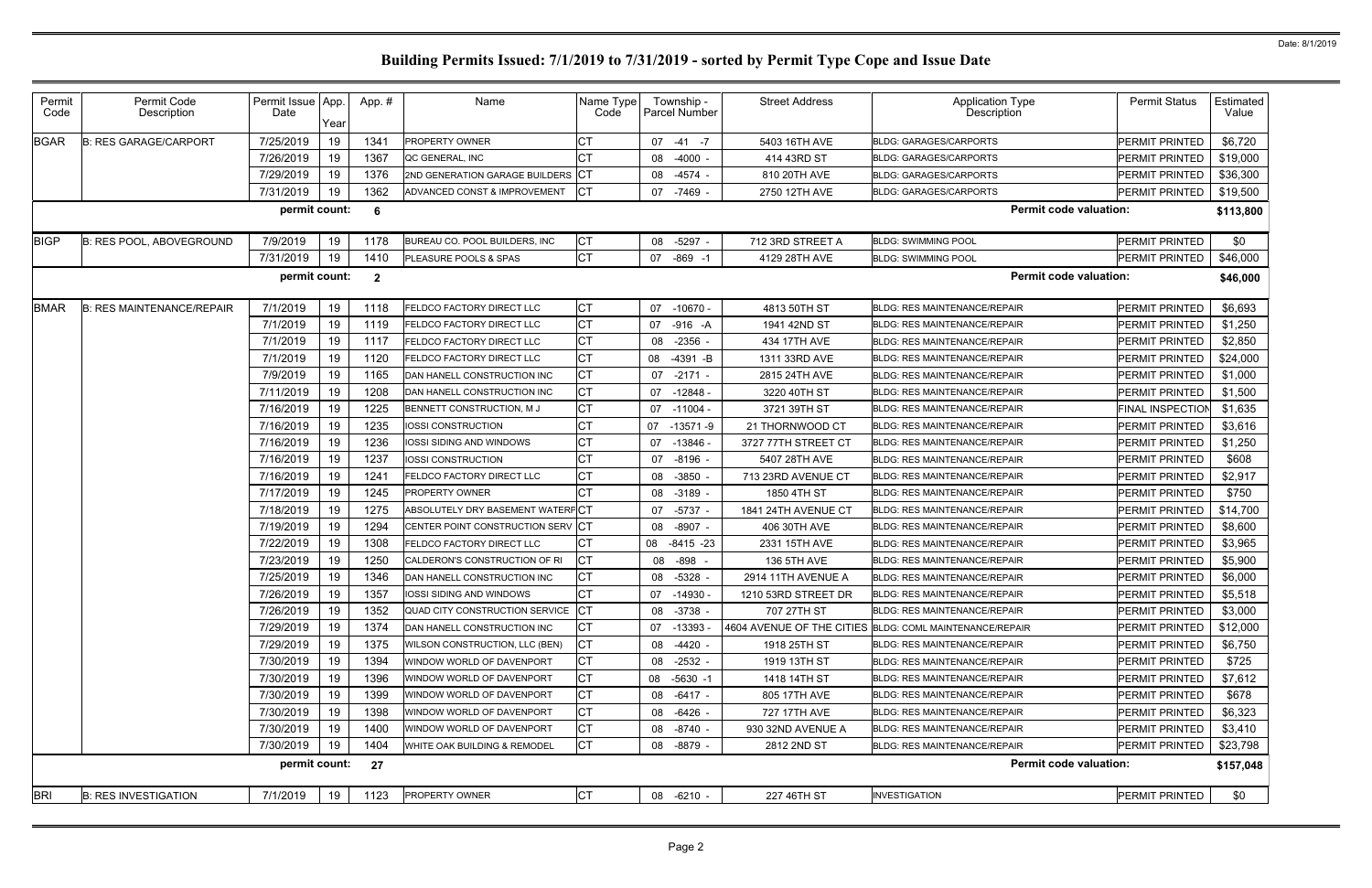| Permit<br>Code | Permit Code<br>Description | Permit Issue App.<br>Date | Year | App. #                  | Name                                                                                                   | Name Type<br>Code                   | Township -<br>Parcel Number | <b>Street Address</b> | Application Type<br>Description     | <b>Permit Status</b>    | Estimated<br>Value |
|----------------|----------------------------|---------------------------|------|-------------------------|--------------------------------------------------------------------------------------------------------|-------------------------------------|-----------------------------|-----------------------|-------------------------------------|-------------------------|--------------------|
|                |                            | permit count:             |      | $\overline{\mathbf{1}}$ |                                                                                                        |                                     |                             |                       | <b>Permit code valuation:</b>       |                         | \$0                |
| <b>BRML</b>    | <b>B: RES REMODEL</b>      | 7/11/2019                 | 19   | 1196                    | MIDWEST RECONSTRUCTION CO<br><b>BLONDELL PLUMBING SERVICES</b><br>ROCK RIVER ELECTRIC INC              | <b>CT</b><br><b>SC</b><br><b>SC</b> | 07 -15033                   | 6044 34TH AVENUE A CT | <b>BLDG: RES REMODEL</b>            | FINAL INSPECTION        | \$54,836           |
|                |                            | 7/16/2019                 | 19   | 628                     | <b>HABITAT FOR HUMANITY-QC</b><br><b>RIVER BEND PLUMBING SERVICES L</b><br><b>H A ELECTRIC COMPANY</b> | <b>CT</b><br><b>SC</b><br><b>SC</b> | 08 -2526 -                  | 433 5TH AVE           | <b>BLDG: RES MAINTENANCE/REPAIR</b> | <b>FINAL INSPECTION</b> | \$16,000           |
|                |                            | 7/25/2019                 | 19   | 1320                    | MAINTENANCE PRO TEAM<br>TRI-CITY ELECTRIC COMPANY                                                      | <b>CT</b><br><b>SC</b>              | 08 -207 -                   | 201 16TH AVE          | <b>BLDG: RES REMODEL</b>            | PERMIT PRINTED          | \$21,110           |
|                |                            | 7/25/2019                 | 19   | 1332                    | MAINTENANCE PRO TEAM                                                                                   | Iст                                 | 08 -7144 -                  | 841 18TH AVENUE A     | <b>BLDG: RES REMODEL</b>            | PERMIT PRINTED          | \$15,200           |
|                |                            | permit count:             |      | -4                      |                                                                                                        |                                     |                             |                       | <b>Permit code valuation:</b>       |                         | \$107,146          |
| <b>BRRF</b>    | <b>B: RES ROOFING</b>      | 7/1/2019                  | 19   | 1121                    | <b>OLDE TOWN ROOFING</b>                                                                               | <b>CT</b>                           | 07<br>$-13629$              | 5012 26TH AVENUE A CT | BLDG: RES MAINTENANCE/REPAIR        | PERMIT PRINTED          | \$8,300            |
|                |                            | 7/1/2019                  | 19   | 1122                    | QC ROOF DRS INC.                                                                                       | <b>CT</b>                           | -6464 -<br>08               | 5420 6TH AVE          | <b>BLDG: RES MAINTENANCE/REPAIR</b> | <b>FINAL INSPECTION</b> | \$2,800            |
|                |                            | 7/1/2019                  | 19   | 1124                    | ALL MAJOR RESTORATIONS LLC                                                                             | <b>CT</b>                           | 08<br>$-7564 - A$           | 2523 14TH ST          | <b>BLDG: RES MAINTENANCE/REPAIR</b> | PERMIT PRINTED          | \$19,200           |
|                |                            | 7/2/2019                  | 19   | 1134                    | LANDEROS AND SONS CONSTRUCTION CT                                                                      |                                     | 08<br>-7424 -               | 2015 12TH ST          | <b>BLDG: RES MAINTENANCE/REPAIR</b> | PERMIT PRINTED          | \$3,200            |
|                |                            | 7/9/2019                  | 19   | 1171                    | DURHAM CONSTRUCTION                                                                                    | <b>CT</b>                           | 07<br>$-11458$              | 3406 60TH ST          | BLDG: RES MAINTENANCE/REPAIR        | PERMIT PRINTED          | \$4,800            |
|                |                            | 7/9/2019                  | 19   | 1179                    | <b>PROPERTY OWNER</b>                                                                                  | <b>CT</b>                           | -1674 -<br>07               | 1851 32ND ST          | <b>BLDG: RES MAINTENANCE/REPAIR</b> | <b>FINAL INSPECTION</b> | \$480              |
|                |                            | 7/9/2019                  | 19   | 1181                    | <b>PROPERTY OWNER</b>                                                                                  | <b>CT</b>                           | $-196 - 1$<br>07            | 2929 38TH AVE         | <b>BLDG: RES MAINTENANCE/REPAIR</b> | PERMIT PRINTED          | \$1,680            |
|                |                            | 7/9/2019                  | 19   | 1177                    | <b>CREW ROOFING</b>                                                                                    | <b>CT</b>                           | -6644 -<br>07               | 3723 14TH AVE         | BLDG: RES MAINTENANCE/REPAIR        | FINAL INSPECTION        | \$3,999            |
|                |                            | 7/9/2019                  | 19   | 1164                    | DAN HANELL CONSTRUCTION INC                                                                            | <b>CT</b>                           | -765 -<br>07                | 1130 53RD ST          | <b>BLDG: RES MAINTENANCE/REPAIR</b> | PERMIT PRINTED          | \$6,000            |
|                |                            | 7/9/2019                  | 19   | 1182                    | <b>PROPERTY OWNER</b>                                                                                  | <b>CT</b>                           | $-3658$ -<br>08             | 1629 13TH AVE         | <b>BLDG: RES MAINTENANCE/REPAIR</b> | PERMIT PRINTED          | \$2,340            |
|                |                            | 7/9/2019                  | 19   | 1166                    | QC ROOF DRS INC.                                                                                       | <b>CT</b>                           | -6638<br>08                 | 1122 29TH ST          | BLDG: RES MAINTENANCE/REPAIR        | PERMIT PRINTED          | \$22,000           |
|                |                            | 7/9/2019                  | 19   | 1173                    | ALL MAJOR RESTORATIONS LLC                                                                             | <b>CT</b>                           | 08<br>-8792 -               | 920 17TH ST           | <b>BLDG: RES MAINTENANCE/REPAIR</b> | PERMIT PRINTED          | \$22,400           |
|                |                            | 7/9/2019                  | 19   | 1174                    | ALL MAJOR RESTORATIONS LLC                                                                             | <b>CT</b>                           | $-8792 -$<br>08             | 930 17TH ST           | <b>BLDG: RES MAINTENANCE/REPAIR</b> | PERMIT PRINTED          | \$22,400           |
|                |                            | 7/9/2019                  | 19   | 1175                    | ALL MAJOR RESTORATIONS LLC                                                                             | СT                                  | 08<br>-8792 -               | 940 17TH ST           | <b>BLDG: RES MAINTENANCE/REPAIR</b> | PERMIT PRINTED          | \$22,400           |
|                |                            | 7/10/2019                 | 19   | 1191                    | <b>OLDE TOWN ROOFING</b>                                                                               | <b>CT</b>                           | 08<br>-2053 -               | 2518 5TH AVE          | BLDG: RES MAINTENANCE/REPAIR        | PERMIT PRINTED          | \$4,000            |
|                |                            | 7/10/2019                 | 19   | 1189                    | <b>FOLEY CONTRACTING LLC</b>                                                                           | <b>ICT</b>                          | 08 -3601 -                  | 2407 11TH ST          | <b>BLDG: RES MAINTENANCE/REPAIR</b> | PERMIT PRINTED          | \$5,800            |
|                |                            | 7/11/2019                 | 19   | 1207                    | ADVANCED CONST & IMPROVEMENT                                                                           | <b>ICT</b>                          | 07 -11492 -                 | 3426 53RD ST          | <b>BLDG: RES MAINTENANCE/REPAIR</b> | PERMIT PRINTED          | \$6,100            |
|                |                            | 7/11/2019                 | 19   | 1206                    | ADVANCED CONST & IMPROVEMENT                                                                           | <b>ICT</b>                          | 07 -9735 -                  | 4827 44TH AVE         | <b>BLDG: RES MAINTENANCE/REPAIR</b> | PERMIT PRINTED          | \$27,000           |
|                |                            | 7/11/2019                 | 19   | 1200                    | <b>PROPERTY OWNER</b>                                                                                  | Iст                                 | -4522 -<br>08               | 1820 12TH ST          | <b>BLDG: RES MAINTENANCE/REPAIR</b> | PERMIT PRINTED          | \$2,250            |
|                |                            | 7/11/2019                 | 19   | 1197                    | ALL MAJOR RESTORATIONS LLC                                                                             | СT                                  | 08 -6915 -A                 | 2212 18TH STREET A    | <b>BLDG: RES MAINTENANCE/REPAIR</b> | PERMIT PRINTED          | \$4,800            |
|                |                            | 7/11/2019                 | 19   | 1198                    | ALL MAJOR RESTORATIONS LLC                                                                             | СT                                  | -9264 -<br>08               | 1746 9TH AVE          | BLDG: RES MAINTENANCE/REPAIR        | PERMIT PRINTED          | \$13,200           |
|                |                            | 7/16/2019                 | 19   | 1229                    | <b>QUAD CITY FIX IT</b>                                                                                | <b>CT</b>                           | 07 -11169 -                 | 4829 50TH AVE         | <b>BLDG: RES MAINTENANCE/REPAIR</b> | PERMIT PRINTED          | \$8,000            |
|                |                            | 7/16/2019                 | 19   | 1231                    | <b>VERN'S HOME IMPROVEMENT</b>                                                                         | <b>CT</b>                           | 07<br>-7648 -               | 2525 23RD AVENUE CT   | <b>BLDG: RES MAINTENANCE/REPAIR</b> | <b>PERMIT PRINTED</b>   | \$4,100            |
|                |                            | 7/16/2019                 | 19   | 1228                    | A+ ROOFING & SIDING CO. FORMER                                                                         | СT                                  | 07 -9856 -                  | 3567 49TH ST          | <b>BLDG: RES MAINTENANCE/REPAIR</b> | PERMIT PRINTED          | \$8,941            |
|                |                            | 7/16/2019                 | 19   | 1233                    | <b>DURHAM CONSTRUCTION</b>                                                                             | <b>CT</b>                           | 08 -2846 -                  | 2121 6TH AVE          | <b>BLDG: RES MAINTENANCE/REPAIR</b> | PERMIT PRINTED          | \$9,000            |
|                |                            | 7/16/2019                 | 19   | 1226                    | QC GENERAL, INC                                                                                        | IСT                                 | 08 -3521 -                  | 2601 12TH ST          | <b>BLDG: RES MAINTENANCE/REPAIR</b> | <b>PERMIT PRINTED</b>   | \$9,000            |
|                |                            | 7/16/2019                 | 19   | 1232                    | MIDWEST COMPLETE CONSTRUCTION CT                                                                       |                                     | -6172 -1<br>08              | 756 43RD ST           | <b>BLDG: RES MAINTENANCE/REPAIR</b> | <b>PERMIT PRINTED</b>   | \$5,000            |
|                |                            | 7/16/2019                 | 19   | 1239                    | A+ ROOFING & SIDING CO. FORMER                                                                         | <b>CT</b>                           | 08 -6304 -                  | 910 25TH ST           | <b>BLDG: RES MAINTENANCE/REPAIR</b> | PERMIT PRINTED          | \$5,200            |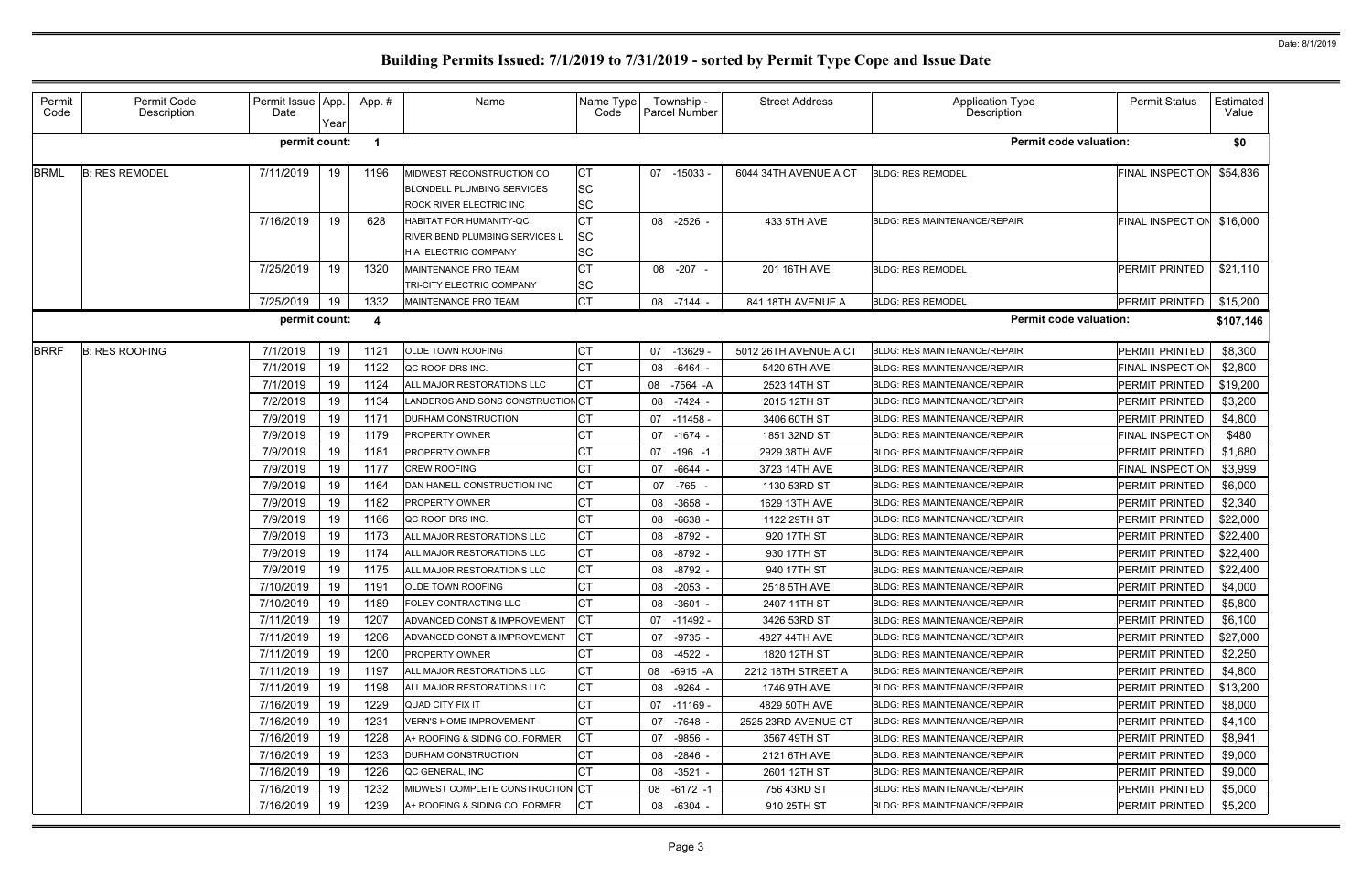| Permit<br>Code | Permit Code<br>Description | Permit Issue App.<br>Date | Year | App.# | Name                                    | Name Type<br>Code | Township -<br>Parcel Number | <b>Street Address</b> | <b>Application Type</b><br>Description                  | <b>Permit Status</b>    | Estimated<br>Value |
|----------------|----------------------------|---------------------------|------|-------|-----------------------------------------|-------------------|-----------------------------|-----------------------|---------------------------------------------------------|-------------------------|--------------------|
| <b>BRRF</b>    | <b>B: RES ROOFING</b>      | 7/17/2019                 | 19   | 1268  | <b>CREW ROOFING</b>                     |                   | 07 -7364 -                  | 2709 53RD ST          | <b>BLDG: RES MAINTENANCE/REPAIR</b>                     | <b>FINAL INSPECTION</b> | \$4,900            |
|                |                            | 7/17/2019                 | 19   | 1246  | GREEN VALLEY CONSTRUCTION INC.          | IСТ               | 08 -1986 -                  | 1810 17TH AVE         | <b>BLDG: RES MAINTENANCE/REPAIR</b>                     | PERMIT PRINTED          | \$8,500            |
|                |                            | 7/17/2019                 | 19   | 1263  | MIDWEST COMPLETE CONSTRUCTION CT        |                   | $-220 - 11$<br>08           | 3211 7TH ST           | <b>BLDG: RES MAINTENANCE/REPAIR</b>                     | PERMIT PRINTED          | \$6,200            |
|                |                            | 7/17/2019                 | 19   | 1247  | GREEN VALLEY CONSTRUCTION INC.          | СT                | $-2584 -$<br>08             | 524 18TH AVENUE A     | <b>BLDG: RES MAINTENANCE/REPAIR</b>                     | PERMIT PRINTED          | \$5,500            |
|                |                            | 7/17/2019                 | 19   | 1251  | <b>FISHER CONSTRUCTION SERVICES L</b>   | <b>ICT</b>        | 08<br>$-4322 -$             | 2413 16TH AVE         | <b>BLDG: RES MAINTENANCE/REPAIR</b>                     | PERMIT PRINTED          | \$14,000           |
|                |                            | 7/17/2019                 | 19   | 1266  | CALDERON'S CONSTRUCTION OF RI           | IСТ               | $-4905 - 1$<br>08           | 1318 10TH ST          | <b>BLDG: RES MAINTENANCE/REPAIR</b>                     | PERMIT PRINTED          | \$13,000           |
|                |                            | 7/17/2019                 | 19   | 1265  | CALDERON'S CONSTRUCTION OF RI           | IСТ               | 08<br>$-5015 - A$           | 1613 16TH AVE         | <b>BLDG: RES MAINTENANCE/REPAIR</b>                     | PERMIT PRINTED          | \$11,000           |
|                |                            | 7/17/2019                 | 19   | 1248  | GREEN VALLEY CONSTRUCTION INC.          | <b>ICT</b>        | $-7106$<br>08               | 1843 10TH ST          | <b>BLDG: RES MAINTENANCE/REPAIR</b>                     | PERMIT PRINTED          | \$7,500            |
|                |                            | 7/18/2019                 | 19   | 1273  | FOLEY CONTRACTING LLC                   | <b>CT</b>         | $-6726$<br>07               | 3722 11TH AVE         | <b>BLDG: RES MAINTENANCE/REPAIR</b>                     | PERMIT PRINTED          | \$4,500            |
|                |                            | 7/18/2019                 | 19   | 1271  | <b>TRUJILLO CONSTRUCTION</b>            | <b>CT</b>         | $-440 -$<br>08              | 726 21ST STREET A     | <b>BLDG: RES MAINTENANCE/REPAIR</b>                     | PERMIT PRINTED          | \$6,400            |
|                |                            | 7/18/2019                 | 19   | 1272  | GREEN VALLEY CONSTRUCTION INC.          | Iст               | $-7106$ .<br>08             | 1843 10TH ST          | <b>BLDG: RES MAINTENANCE/REPAIR</b>                     | PERMIT PRINTED          | \$2,000            |
|                |                            | 7/19/2019                 | 19   | 1291  | ALL MAJOR RESTORATIONS LLC              | <b>CT</b>         | 07<br>$-1495$               | 2456 33RD ST          | <b>BLDG: RES MAINTENANCE/REPAIR</b>                     | PERMIT PRINTED          | \$12,150           |
|                |                            | 7/19/2019                 | 19   | 1289  | ALL MAJOR RESTORATIONS LLC              | <b>CT</b>         | $-146$<br>08                | 1330 15TH STREET A    | <b>BLDG: RES MAINTENANCE/REPAIR</b>                     | PERMIT PRINTED          | \$7,210            |
|                |                            | 7/19/2019                 | 19   | 1281  | <b>PROPERTY OWNER</b>                   | CT                | 08 -1723 -                  | 1124 24TH ST          | <b>BLDG: RES MAINTENANCE/REPAIR</b>                     | PERMIT PRINTED          | \$3,500            |
|                |                            | 7/19/2019                 | 19   | 1290  | ALL MAJOR RESTORATIONS LLC              | CT                | -1841 -<br>08               | 1653 20TH AVE         | <b>BLDG: RES MAINTENANCE/REPAIR</b>                     | PERMIT PRINTED          | \$25,998           |
|                |                            | 7/19/2019                 | 19   | 1293  | ALL MAJOR RESTORATIONS LLC              | <b>CT</b>         | $-3655$<br>08               | 1621 13TH AVE         | <b>BLDG: RES MAINTENANCE/REPAIR</b>                     | PERMIT PRINTED          | \$26,956           |
|                |                            | 7/19/2019                 | 19   | 1288  | ALL MAJOR RESTORATIONS LLC              | <b>CT</b>         | -7967 -<br>08               | 1927 14TH ST          | <b>BLDG: RES MAINTENANCE/REPAIR</b>                     | PERMIT PRINTED          | \$6,700            |
|                |                            | 7/22/2019                 | 19   | 1311  | ADVANCED CONST & IMPROVEMENT            | <b>ICT</b>        | $-12753$<br>07              | 5302 17TH AVE         | <b>BLDG: RES MAINTENANCE/REPAIR</b>                     | PERMIT PRINTED          | \$5,700            |
|                |                            | 7/22/2019                 | 19   | 1306  | ALL MAJOR RESTORATIONS LLC              | <b>CT</b>         | $-6256$ .<br>07             | 2419 47TH ST          | <b>BLDG: RES MAINTENANCE/REPAIR</b>                     | PERMIT PRINTED          | \$3,500            |
|                |                            | 7/22/2019                 | 19   | 1298  | CREW ROOFING                            | <b>CT</b>         | $-7543$ -<br>07             | 2400 18TH STREET C    | <b>BLDG: RES MAINTENANCE/REPAIR</b>                     | <b>FINAL INSPECTIOI</b> | \$15,999           |
|                |                            | 7/22/2019                 | 19   | 1300  | FOLEY CONTRACTING LLC                   | CT                | $-850$<br>07                | 5216 11TH AVENUE C    | BLDG: RES MAINTENANCE/REPAIR                            | PERMIT PRINTED          | \$8,835            |
|                |                            | 7/22/2019                 | 19   | 1302  | R.A. CONSTRUCTION                       | <b>CT</b>         | 08<br>$-2561 - 2$           | 1040 33RD STREET CT   | <b>BLDG: RES MAINTENANCE/REPAIR</b>                     | PERMIT PRINTED          | \$6,500            |
|                |                            | 7/22/2019                 | 19   | 1310  | WIRTALA CONSTRUCTION INC, PAUL          | CT                | $-657 -$<br>08              | 1179 26TH STREET A    | <b>BLDG: RES MAINTENANCE/REPAIR</b>                     | PERMIT PRINTED          | \$6,200            |
|                |                            | 7/22/2019                 | 19   | 1309  | ANDEROS AND SONS CONSTRUCTION CT        |                   | 08<br>-7074 -               | 1628 9TH ST           | <b>BLDG: RES MAINTENANCE/REPAIR</b>                     | PERMIT PRINTED          | \$8,000            |
|                |                            | 7/23/2019                 | 19   | 1315  | QC ROOF DRS INC.                        | CT                | $-2781 -$<br>08             | 4824 4TH AVE          | <b>BLDG: RES MAINTENANCE/REPAIR</b>                     | PERMIT PRINTED          | \$3,500            |
|                |                            | 7/23/2019                 | 19   | 1317  | <b>TRUJILLO CONSTRUCTION</b>            | <b>CT</b>         | 08<br>-448                  | 2118 8TH AVE          | <b>BLDG: RES MAINTENANCE/REPAIR</b>                     | PERMIT PRINTED          | \$5,600            |
|                |                            | 7/25/2019                 | 19   | 1342  | A&J CONSTRUCTION                        | <b>CT</b>         | 07 -1870 -                  | 1625 32ND ST          | <b>BLDG: RES MAINTENANCE/REPAIR</b>                     | PERMIT PRINTED          | \$13,000           |
|                |                            | 7/25/2019                 | 19   | 1344  | <b>RASMUSSEN CONSTRUCTION DBA BUCCT</b> |                   | 08 -7959 -                  | 2037 14TH ST          | <b>BLDG: RES MAINTENANCE/REPAIR</b>                     | PERMIT PRINTED          | \$5,200            |
|                |                            | 7/26/2019                 | 19   | 1351  | FOLEY CONTRACTING LLC                   | <b>CT</b>         | 08 -8172 -                  | 1115 29TH ST          | <b>BLDG: RES MAINTENANCE/REPAIR</b>                     | PERMIT PRINTED          | \$9,700            |
|                |                            | 7/29/2019                 | 19   | 1377  | A-1 ROOFING                             | <b>CT</b>         | $-10663 -$<br>07            | 4826 48TH AVE         | <b>BLDG: RES MAINTENANCE/REPAIR</b>                     | PERMIT PRINTED          | \$3,950            |
|                |                            | 7/29/2019                 | 19   | 1370  | ALL MAJOR RESTORATIONS LLC              | СT                | 07<br>-12308 -              | 3507 35TH AVE         | <b>BLDG: RES MAINTENANCE/REPAIR</b>                     | PERMIT PRINTED          | \$5,400            |
|                |                            | 7/29/2019                 | 19   | 1379  | QC ROOF DRS INC.                        | <b>CT</b>         | -12997 -<br>07              | 2916 28TH AVENUE A    | <b>BLDG: RES MAINTENANCE/REPAIR</b>                     | PERMIT PRINTED          | \$10,500           |
|                |                            | 7/29/2019                 | 19   | 1374  | DAN HANELL CONSTRUCTION INC             | <b>CT</b>         | -13393<br>07                |                       | 4604 AVENUE OF THE CITIES BLDG: COML MAINTENANCE/REPAIR | PERMIT PRINTED          | \$12,000           |
|                |                            | 7/29/2019                 | 19   | 1373  | JOSH ACKERLAND CONSTRUCTION             | <b>ICT</b>        | 08 -1087 -                  | 438 21ST AVE          | <b>BLDG: RES MAINTENANCE/REPAIR</b>                     | PERMIT PRINTED          | \$2,680            |
|                |                            | 7/29/2019                 | 19   | 1375  | WILSON CONSTRUCTION, LLC (BEN)          | IСТ               | 08 -4420 -                  | 1918 25TH ST          | <b>BLDG: RES MAINTENANCE/REPAIR</b>                     | PERMIT PRINTED          | \$6,750            |
|                |                            | 7/30/2019                 | 19   | 1401  | FOLEY CONTRACTING LLC                   | <b>ICT</b>        | -10357 -<br>07              | 3527 37TH ST          | <b>BLDG: RES MAINTENANCE/REPAIR</b>                     | PERMIT PRINTED          | \$19,383           |
|                |                            | 7/30/2019                 | 19   | 1405  | DAN HANELL CONSTRUCTION INC             | <b>CT</b>         | 07 -12848 -                 | 3220 40TH ST          | <b>BLDG: RES MAINTENANCE/REPAIR</b>                     | PERMIT PRINTED          | \$15,800           |
|                |                            | 7/30/2019                 | 19   | 1406  | DAN HANELL CONSTRUCTION INC             | <b>ICT</b>        | 08 -7752 -                  | 540 24TH AVE          | <b>BLDG: RES MAINTENANCE/REPAIR</b>                     | PERMIT PRINTED          | \$2,000            |
|                |                            | permit count:             |      | 66    |                                         |                   |                             |                       | <b>Permit code valuation:</b>                           |                         | \$590,601          |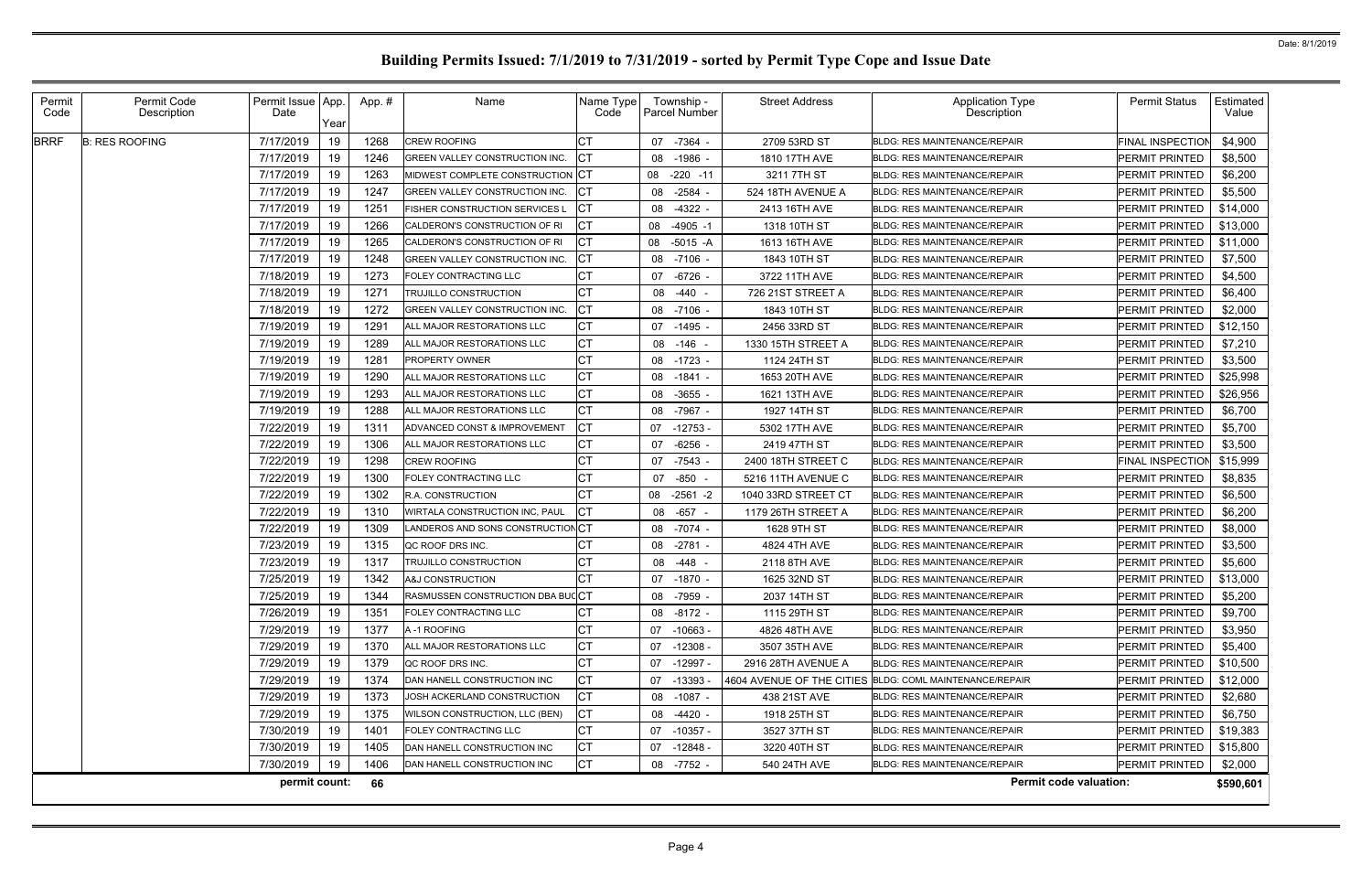| Permit<br>Code   | Permit Code<br>Description        | Permit Issue App<br>Date | Year | App.# | Name                               | Name Type<br>Code | Township -<br>Parcel Number | <b>Street Address</b> | Application Type<br>Description                         | <b>Permit Status</b>    | Estimated<br>Value |
|------------------|-----------------------------------|--------------------------|------|-------|------------------------------------|-------------------|-----------------------------|-----------------------|---------------------------------------------------------|-------------------------|--------------------|
| <b>BRSD</b>      | <b>B: RES SIDING</b>              | 7/9/2019                 | 19   | 1166  | QC ROOF DRS INC.                   | СT                | 08<br>-6638                 | 1122 29TH ST          | <b>BLDG: RES MAINTENANCE/REPAIR</b>                     | PERMIT PRINTED          | \$22,000           |
|                  |                                   | 7/9/2019                 | 19   | 1169  | <b>PROPERTY OWNER</b>              | СT                | $-7725$<br>08               | 2614 4TH AVE          | <b>BLDG: RES MAINTENANCE/REPAIR</b>                     | PERMIT PRINTED          | \$6,000            |
|                  |                                   | 7/11/2019                | 19   | 1206  | ADVANCED CONST & IMPROVEMENT       |                   | $-9735$<br>07               | 4827 44TH AVE         | <b>BLDG: RES MAINTENANCE/REPAIR</b>                     | PERMIT PRINTED          | \$27,000           |
|                  |                                   | 7/11/2019                | 19   | 1198  | ALL MAJOR RESTORATIONS LLC         | СT                | 08<br>-9264                 | 1746 9TH AVE          | <b>BLDG: RES MAINTENANCE/REPAIR</b>                     | PERMIT PRINTED          | \$13,200           |
|                  |                                   | 7/17/2019                | 19   | 1264  | CALDERON'S CONSTRUCTION OF RI      | <b>CT</b>         | $-3190$<br>08               | 1852 4TH ST           | <b>BLDG: RES MAINTENANCE/REPAIR</b>                     | <b>PERMIT PRINTED</b>   | \$12,000           |
|                  |                                   | 7/17/2019                | 19   | 1251  | FISHER CONSTRUCTION SERVICES L     | СT                | 08<br>-4322                 | 2413 16TH AVE         | <b>BLDG: RES MAINTENANCE/REPAIR</b>                     | PERMIT PRINTED          | \$14,000           |
|                  |                                   | 7/19/2019                | 19   | 1291  | ALL MAJOR RESTORATIONS LLC         | СT                | 07 -1495                    | 2456 33RD ST          | <b>BLDG: RES MAINTENANCE/REPAIR</b>                     | <b>PERMIT PRINTED</b>   | \$12,150           |
|                  |                                   | 7/19/2019                | 19   | 1290  | ALL MAJOR RESTORATIONS LLC         | <b>CT</b>         | 08<br>$-1841 -$             | 1653 20TH AVE         | <b>BLDG: RES MAINTENANCE/REPAIR</b>                     | PERMIT PRINTED          | \$25,998           |
|                  |                                   | 7/19/2019                | 19   | 1292  | ALL MAJOR RESTORATIONS LLC         | <b>CT</b>         | $-3221$<br>08               | 1626 2ND ST           | <b>BLDG: RES MAINTENANCE/REPAIR</b>                     | <b>PERMIT PRINTED</b>   | \$10,460           |
|                  |                                   | 7/22/2019                | 19   | 1307  | ALL MAJOR RESTORATIONS LLC         | СT                | 07 -1354                    | 2330 31ST STREET A    | <b>BLDG: RES MAINTENANCE/REPAIR</b>                     | PERMIT PRINTED          | \$6,000            |
|                  |                                   | 7/22/2019                | 19   | 1299  | ALL MAJOR RESTORATIONS LLC         | <b>CT</b>         | 07 -1780 -                  | 1919 34TH ST          | <b>BLDG: RES MAINTENANCE/REPAIR</b>                     | PERMIT PRINTED          | \$5,600            |
|                  |                                   | 7/25/2019                | 19   | 1342  | <b>A&amp;J CONSTRUCTION</b>        | <b>CT</b>         | 07<br>-1870                 | 1625 32ND ST          | <b>BLDG: RES MAINTENANCE/REPAIR</b>                     | PERMIT PRINTED          | \$13,000           |
|                  |                                   | 7/25/2019                | 19   | 1346  | DAN HANELL CONSTRUCTION INC        | <b>CT</b>         | -5328<br>08                 | 2914 11TH AVENUE A    | <b>BLDG: RES MAINTENANCE/REPAIR</b>                     | <b>PERMIT PRINTED</b>   | \$6,000            |
|                  |                                   | 7/25/2019                | 19   | 1343  | A&J CONSTRUCTION                   | СT                | $-6627 -$<br>08             | 3014 11TH AVE         | <b>BLDG: RES MAINTENANCE/REPAIR</b>                     | PERMIT PRINTED          | \$14,000           |
|                  |                                   | 7/29/2019                | 19   | 1374  | DAN HANELL CONSTRUCTION INC        | СT                | -13393<br>07                |                       | 4604 AVENUE OF THE CITIES BLDG: COML MAINTENANCE/REPAIR | PERMIT PRINTED          | \$12,000           |
|                  |                                   | 7/30/2019                | 19   | 1401  | FOLEY CONTRACTING LLC              | <b>CT</b>         | 07<br>$-10357$              | 3527 37TH ST          | <b>BLDG: RES MAINTENANCE/REPAIR</b>                     | PERMIT PRINTED          | \$19,383           |
|                  |                                   | 7/30/2019                | 19   | 1404  | WHITE OAK BUILDING & REMODEL       | <b>CT</b>         | -8879<br>08                 | 2812 2ND ST           | <b>BLDG: RES MAINTENANCE/REPAIR</b>                     | <b>PERMIT PRINTED</b>   | \$23,798           |
|                  |                                   | 7/31/2019                | 19   | 1417  | ACRI, INC.                         | СT                | $-12874$<br>07              | 2906 27TH AVENUE A    | <b>BLDG: RES MAINTENANCE/REPAIR</b>                     | PERMIT PRINTED          | \$29,000           |
|                  |                                   | 7/31/2019                | 19   | 1416  | ACRI, INC.                         | СT                | 07 -13476 -                 | 3626 74TH ST          | BLDG: RES MAINTENANCE/REPAIR                            | PERMIT PRINTED          | \$26,000           |
|                  |                                   | permit count:            |      | 19    |                                    |                   |                             |                       | <b>Permit code valuation:</b>                           |                         | \$297,589          |
| <b>BSMT</b>      | <b>B: RES BASEMENT WATERPROOF</b> | 7/22/2019                | 19   | 1312  | ABSOLUTELY DRY BASEMENT WATERFCT   |                   | 07 -1189                    | 1418 29TH ST          | <b>BLDG: RES MAINTENANCE/REPAIR</b>                     | PERMIT PRINTED          | \$7,500            |
|                  |                                   | 7/25/2019                | 19   | 1349  | ABSOLUTELY DRY BASEMENT WATERPCT   |                   | 07 -1194 -                  | 2920 15TH AVE         | <b>BLDG: RES MAINTENANCE/REPAIR</b>                     | <b>PERMIT PRINTED</b>   | \$5,200            |
|                  |                                   | 7/25/2019                | 19   | 1347  | <b>SCOTT ACKERLAND</b>             | <b>CT</b>         | 07 -1983 -                  | 2354 29TH ST          | <b>BLDG: RES MAINTENANCE/REPAIR</b>                     | PERMIT PRINTED          | \$6,700            |
|                  |                                   | permit count:            |      | -3    |                                    |                   |                             |                       | <b>Permit code valuation:</b>                           |                         | \$19,400           |
| <b>BSPK</b>      | <b>B: COML SPRINKLER SYSTEM</b>   | 7/17/2019                | 19   | 1258  | CONTINENTAL FIRE SPRINKLER CO      | <b>CT</b>         | 08 -9465 -                  | 1 KONE CT             | <b>BLDG: SPRINKLER SYSTEM</b>                           | PERMIT PRINTED          | \$5,090            |
|                  |                                   | permit count: 1          |      |       |                                    |                   |                             |                       | <b>Permit code valuation:</b>                           |                         | \$5,090            |
| <b>BWKH</b>      | <b>B: WRECK HOUSE</b>             | 7/25/2019                | 19   | 751   | <b>MCADAM &amp; ASSOCIATES</b>     | <b>CT</b>         | 08 -5827 -                  | 387 11TH ST           | <b>WRECK: 1 FAMILY HOUSE</b>                            | PERMIT PRINTED          | \$0                |
|                  |                                   | permit count:            |      |       |                                    |                   |                             |                       | <b>Permit code valuation:</b>                           |                         | \$0                |
| DRN <sub>1</sub> | ENG: CLASS 1 DRAINAGE             | 7/3/2019                 | 19   | 1143  | <b>KLARKOWSKI CONSTRUCTION</b>     | СT                | 07 -7682 -                  | 2377 24TH ST          | <b>BLDG: RES DRIVEWAY</b>                               | <b>FINAL INSPECTION</b> | \$0                |
|                  |                                   | 7/10/2019                | 19   | 1193  | SUPREME SERVICES CORP OF THE Q CT  |                   | 07 -568 -2                  | 1720 36TH ST          | <b>BLDG: RES DRIVEWAY</b>                               | <b>FINAL INSPECTION</b> | \$0                |
|                  |                                   | 7/10/2019                | 19   | 1183  | <b>CROSS CONCRETE CONSTRUCTION</b> | СT                | 08 -4948 -                  | 1436 9TH ST           | <b>ENG: DRAINAGE PERMIT</b>                             | PERMIT PRINTED          | \$0                |
|                  |                                   | 7/11/2019                | 19   | 1201  | K.J.D CONCRETE                     |                   | 08 -4096 -                  | 811 15TH STREET B     | <b>BLDG: RES DRIVEWAY &amp; SIDEWALK</b>                | PERMIT PRINTED          | \$0                |
|                  |                                   | 7/16/2019                | 19   | 1240  | 2ND GENERATION GARAGE BUILDERS CT  |                   | 07 -2012 -                  | 2334 30TH ST          | <b>BLDG: RES MAINTENANCE/REPAIR</b>                     | PERMIT PRINTED          | \$22,200           |
|                  |                                   | 7/16/2019                | 19   | 1238  | SUMMIT CONCRETE                    |                   | 08 -1955 -                  | 1806 15TH STREET PL   | <b>BLDG: COML DRIVEWAY &amp; SIDEWALK</b>               | PERMIT PRINTED          | \$0                |
|                  |                                   | 7/17/2019                | 19   | 1260  | PROPERTY OWNER                     | СT                | 08 -1109 -                  | 419 23RD AVE          | <b>BLDG: GARAGES/CARPORTS</b>                           | PERMIT PRINTED          | \$10,080           |
|                  |                                   | 7/18/2019                | 19   | 1270  | CROSS CONCRETE CONSTRUCTION        | СT                | 08 -8949 -                  | 1669 30TH AVE         | <b>BLDG: RES DRIVEWAY</b>                               | PERMIT PRINTED          | \$0                |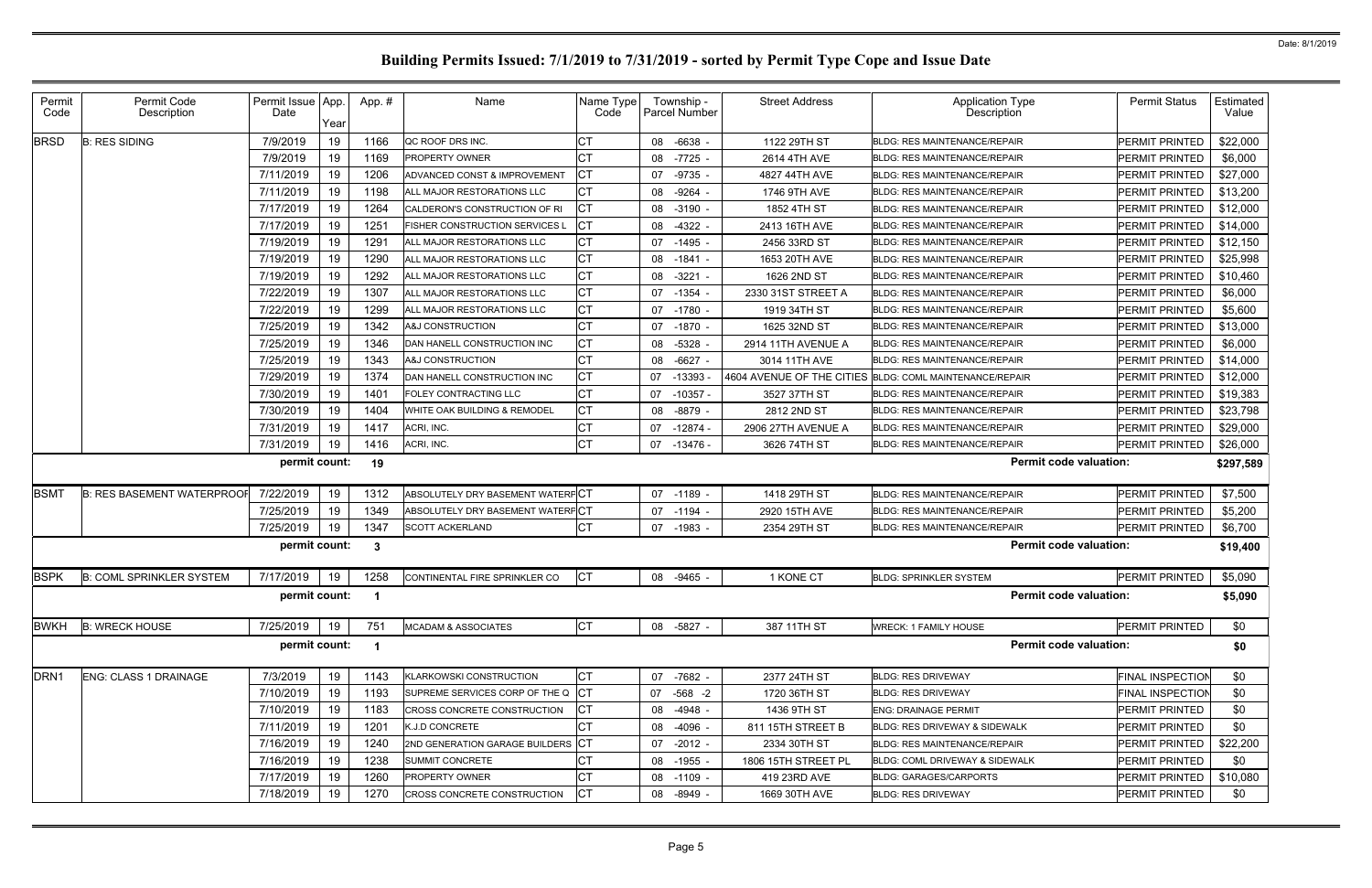| Permit           | Permit Code                  | Permit Issue App. |      | App.#                   | Name                                     | Name Type    | Township -           | <b>Street Address</b>                        | <b>Application Type</b>                  | <b>Permit Status</b>      | Estimated   |
|------------------|------------------------------|-------------------|------|-------------------------|------------------------------------------|--------------|----------------------|----------------------------------------------|------------------------------------------|---------------------------|-------------|
| Code             | Description                  | Date              | Year |                         |                                          | Code         | <b>Parcel Number</b> |                                              | <b>Description</b>                       |                           | Value       |
| DRN <sub>1</sub> | <b>ENG: CLASS 1 DRAINAGE</b> | 7/19/2019         | 19   | 1285                    | CENTENNIAL CONTRACTORS OF QC             | <b>ICT</b>   | 07 -232 -            | 3209 60TH ST                                 | <b>ENG: DRAINAGE PERMIT</b>              | PERMIT PRINTED            | \$0         |
|                  |                              | 7/19/2019         | 19   | 1294                    | CENTER POINT CONSTRUCTION SERV CT        |              | $-8907 -$<br>08      | 406 30TH AVE                                 | <b>BLDG: RES MAINTENANCE/REPAIR</b>      | PERMIT PRINTED            | \$8,600     |
|                  |                              | 7/22/2019         | 19   | 1303                    | <b>KLARKOWSKI CONSTRUCTION</b>           | <b>CT</b>    | 07<br>$-242 - 5$     | 5106 28TH AVE                                | <b>ENG: DRAINAGE PERMIT</b>              | PERMIT PRINTED            | \$0         |
|                  |                              | 7/25/2019         | 19   | 751                     | <b>MCADAM &amp; ASSOCIATES</b>           | <b>CT</b>    | $-5827$ -<br>08      | 387 11TH ST                                  | <b>WRECK: 1 FAMILY HOUSE</b>             | PERMIT PRINTED            | \$0         |
|                  |                              | 7/26/2019         | 19   | 1367                    | QC GENERAL, INC                          | <b>CT</b>    | 08<br>-4000 -        | 414 43RD ST                                  | <b>BLDG: GARAGES/CARPORTS</b>            | PERMIT PRINTED            | \$19,000    |
|                  |                              | 7/29/2019         | 19   | 1372                    | CROSS CONCRETE CONSTRUCTION              | <b>ICT</b>   | 07<br>$-14720$       | 3315 40TH ST                                 | <b>ENG: DRAINAGE PERMIT</b>              | PERMIT PRINTED            | \$0         |
|                  |                              | 7/29/2019         | 19   | 137'                    | <b>CROSS CONCRETE CONSTRUCTION</b>       |              | 07<br>$-9494$ .      | 3447 50TH ST                                 | <b>BLDG: RES DRIVEWAY &amp; SIDEWALK</b> | PERMIT PRINTED            | \$0         |
|                  |                              | 7/29/2019         | 19   | 1376                    | 2ND GENERATION GARAGE BUILDERS CT        |              | 08<br>$-4574$        | 810 20TH AVE                                 | <b>BLDG: GARAGES/CARPORTS</b>            | PERMIT PRINTED            | \$36,300    |
|                  |                              | 7/30/2019         | 19   | 1383                    | CCS CONCRETE SERVICE                     | <b>CT</b>    | $-10771$<br>07       | 3415 45TH ST                                 | <b>BLDG: RES DRIVEWAY</b>                | PERMIT PRINTED            | \$1,200     |
|                  |                              | 7/31/2019         | 19   | 1362                    | ADVANCED CONST & IMPROVEMENT             | $ _{\rm CT}$ | 07<br>-7469 -        | 2750 12TH AVE                                | <b>BLDG: GARAGES/CARPORTS</b>            | PERMIT PRINTED            | \$19,500    |
|                  |                              | permit count:     |      | 18                      |                                          |              |                      |                                              | <b>Permit code valuation:</b>            |                           | \$116,880   |
| <b>EC</b>        | E: COML ELECTRICAL           | 7/2/2019          | 19   | 1132                    | & L ELECTRIC INC                         | <b>CT</b>    | $-1769$ -<br>08      | 1191 19TH ST                                 | <b>ELEC: REPAIR</b>                      | PERMIT PRINTED            | \$0         |
|                  |                              | 7/2/2019          | 19   | 1131                    | <b>&amp; L ELECTRIC INC</b>              | <b>CT</b>    | 08<br>-4605 -        | 4100 4TH AVE                                 | ELEC: REMODEL                            | PERMIT PRINTED            | \$0         |
|                  |                              | 7/2/2019          | 19   | 1133                    | <b>CAMPBELL ELECTRIC</b>                 | СT           | $-6707 -$<br>08      | 2302 16TH ST                                 | ELEC: SERVICE                            | PERMIT PRINTED            | \$0         |
|                  |                              | 7/3/2019          | 19   | 1141                    | TRI-CITY ELECTRIC COMPANY                | <b>CT</b>    | $-328$ -C<br>08      | 1201 RIVER DR                                | <b>ELEC: REMODEL</b>                     | PERMIT PRINTED            | \$15,000    |
|                  |                              | 7/5/2019          | 19   | 1126                    | TRUSS PLUS INC                           | СT           | 07 -14709            | 4101 JOHN DEERE RD                           | <b>BLDG: COML REMODEL</b>                | PERMIT PRINTED            | \$69,000    |
|                  |                              |                   |      |                         | KOEHLER ELECTRIC INC, J W                | <b>SC</b>    |                      |                                              |                                          |                           |             |
|                  |                              | 7/5/2019          | 19   | 1145                    | <b>TRI-CITY ELECTRIC COMPANY</b>         | <b>CT</b>    | 08 -4394 -           | 501 RIVER DR                                 | ELEC: SERVICE                            | PERMIT PRINTED            | \$0         |
|                  |                              | 7/10/2019         | 19   | 1195                    | ART-O-LITE ELECTRIC CO                   | <b>CT</b>    | 08 -6818 -           | 2301 16TH ST                                 | <b>ELEC: REPAIR</b>                      | <b>FINAL INSPECTION</b>   | \$0         |
|                  |                              | 7/22/2019         | 19   | 857                     | <b>BLACKHAWK ELECTRIC ENTERPRISES CT</b> |              | 07<br>-14726 -       | 901 41ST AVENUE DR                           | <b>BLDG: SIGN</b>                        | <b>FINAL INSPECTION</b>   | \$3,335     |
|                  |                              | 7/24/2019         | 19   | 1194                    | QUAD CITY CONSTRUCTION SERVICE           | <b>ICT</b>   | 07 -2436 -3          | 4327 AVENUE OF THE CITIES BLDG: COML REMODEL |                                          | PERMIT PRINTED            | \$14,800    |
|                  |                              |                   |      |                         | TOTAL MAINTENANCE INC                    | <b>SC</b>    |                      |                                              |                                          |                           |             |
|                  |                              |                   |      |                         | <b>TOTAL MAINTENANCE INC</b>             | <b>SC</b>    |                      |                                              |                                          |                           |             |
|                  |                              |                   |      |                         | IGHTING MAINTENANCE INC                  | <b>SC</b>    |                      |                                              |                                          |                           |             |
|                  |                              | 7/26/2019         | 19   | 1314                    | CARLOS CUSTOM BUILT CABINETS             | <b>CT</b>    | 08 -5565 -           | 1231 5TH AVE                                 | <b>BLDG: COML REMODEL</b>                | PERMIT PRINTED            | \$28,677    |
|                  |                              |                   |      |                         | ROCK RIVER ELECTRIC INC                  | <b>SC</b>    |                      |                                              |                                          |                           |             |
|                  |                              | 7/26/2019         | 19   | 371                     | RUSSELL CONSTRUCTION                     | <b>CT</b>    | 08 -9290 -           | 1300 RIVER DR                                | <b>BLDG: COML REMODEL</b>                | PERMIT PRINTED ########## |             |
|                  |                              |                   |      |                         | <b>TRI-CITY ELECTRIC COMPANY</b>         | <b>SC</b>    |                      |                                              |                                          |                           |             |
|                  |                              | 7/31/2019         | 19   | 1413                    | POINT ELECTRIC                           | <b>CT</b>    | 08 -8264 -           | 1810 5TH AVE                                 | ELEC: WIRING, MISC                       | PERMIT PRINTED            | \$0         |
|                  |                              | permit count:     |      | 12                      |                                          |              |                      |                                              | <b>Permit code valuation:</b>            |                           | \$4,273,678 |
| <b>ENA</b>       | <b>B: RES SIDEWALK</b>       | 7/11/2019         | 19   | 1201                    | K.J.D CONCRETE                           | <b>CT</b>    | 08 -4096 -           | 811 15TH STREET B                            | <b>BLDG: RES DRIVEWAY &amp; SIDEWALK</b> | PERMIT PRINTED            | \$0         |
|                  |                              | 7/29/2019         | 19   | 1371                    | CROSS CONCRETE CONSTRUCTION              | CT           | 07 -9494 -           | 3447 50TH ST                                 | BLDG: RES DRIVEWAY & SIDEWALK            | PERMIT PRINTED            | \$0         |
|                  |                              | permit count:     |      | $\overline{\mathbf{2}}$ |                                          |              |                      |                                              | <b>Permit code valuation:</b>            |                           | \$0         |
| <b>ENB</b>       | <b>B: RES DRIVEWAY</b>       | 7/3/2019          | 19   | 1143                    | KLARKOWSKI CONSTRUCTION                  | <b>CT</b>    | 07 -7682 -           | 2377 24TH ST                                 | <b>BLDG: RES DRIVEWAY</b>                | PERMIT PRINTED            | \$0         |
|                  |                              | 7/10/2019         | 19   | 1193                    | SUPREME SERVICES CORP OF THE Q CT        |              | 07 -568 -2           | 1720 36TH ST                                 | <b>BLDG: RES DRIVEWAY</b>                | PERMIT PRINTED            | \$0         |
|                  |                              | 7/11/2019         | 19   | 1201                    | K.J.D CONCRETE                           | <b>CT</b>    | 08 -4096 -           | 811 15TH STREET B                            | <b>BLDG: RES DRIVEWAY &amp; SIDEWALK</b> | PERMIT PRINTED            | \$0         |
|                  |                              | 7/18/2019         | 19   | 1270                    | CROSS CONCRETE CONSTRUCTION              | <b>ICT</b>   | 08 -8949 -           | 1669 30TH AVE                                | <b>BLDG: RES DRIVEWAY</b>                | PERMIT PRINTED            | \$0         |
|                  |                              |                   | 19   | 1340                    | PROPERTY OWNER                           | <b>CT</b>    |                      |                                              | BLDG: RES DRIVEWAY & SIDEWALK            |                           |             |
|                  |                              | 7/25/2019         |      |                         |                                          |              | 07 -7671 -           | 2411 23RD AVENUE B                           |                                          | PERMIT PRINTED            | \$5,600     |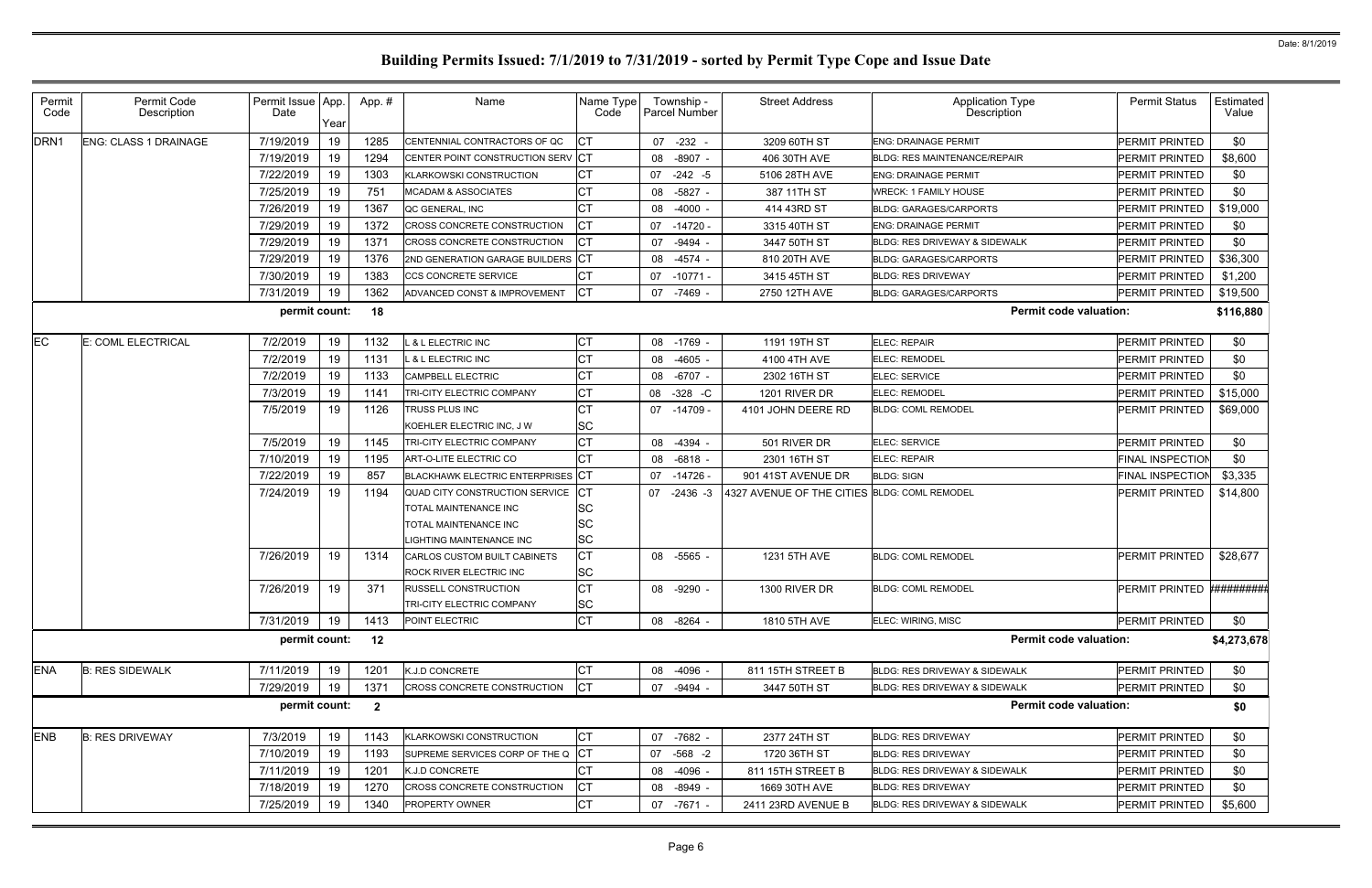| Permit<br>Code | Permit Code<br>Description | Permit Issue App.<br>Date | Year | App. # | Name                                         | Name Type<br>Code      | Township -<br>Parcel Number | <b>Street Address</b> | <b>Application Type</b><br>Description | <b>Permit Status</b>    | Estimated<br>Value |
|----------------|----------------------------|---------------------------|------|--------|----------------------------------------------|------------------------|-----------------------------|-----------------------|----------------------------------------|-------------------------|--------------------|
| <b>ENB</b>     | <b>B: RES DRIVEWAY</b>     | 7/29/2019                 | 19   | 1371   | CROSS CONCRETE CONSTRUCTION                  | <b>CT</b>              | 07<br>-9494 -               | 3447 50TH ST          | BLDG: RES DRIVEWAY & SIDEWALK          | PERMIT PRINTED          | \$0                |
|                |                            | 7/30/2019                 | 19   | 1383   | <b>CCS CONCRETE SERVICE</b>                  | <b>CT</b>              | 07<br>$-10771 -$            | 3415 45TH ST          | <b>BLDG: RES DRIVEWAY</b>              | PERMIT PRINTED          | \$1,200            |
|                |                            | permit count:             |      | -7     |                                              |                        |                             |                       | <b>Permit code valuation:</b>          |                         | \$6,800            |
| <b>END</b>     | <b>B: COML DRIVEWAY</b>    | 7/16/2019                 | 19   | 1238   | <b>SUMMIT CONCRETE</b>                       | <b>CT</b>              | 08 -1955 -                  | 1806 15TH STREET PL   | BLDG: COML DRIVEWAY & SIDEWALK         | PERMIT PRINTED          | \$0                |
|                |                            | permit count:             |      | - 1    |                                              |                        |                             |                       | <b>Permit code valuation:</b>          |                         | \$0                |
| <b>ER</b>      | <b>E: RES ELECTRICAL</b>   | 7/2/2019                  | 19   | 1130   | POINT ELECTRIC                               | <b>CT</b>              | 07<br>$-10291 -$            | 5011 34TH AVENUE A    | ELEC: SERVICE                          | PERMIT PRINTED          | \$0                |
|                |                            | 7/2/2019                  | 19   | 1129   | <b>G &amp; A ELECTRIC</b>                    | <b>CT</b>              | -5900 -<br>08               | 424 8TH ST            | ELEC: REMODEL                          | PERMIT PRINTED          | \$0                |
|                |                            | 7/2/2019                  | 19   | 405    | DURHAM CONSTRUCTION                          | <b>CT</b>              | 08 -8695 -                  | 730 22ND AVENUE CT    | <b>BLDG: RES ADDITION</b>              | PERMIT PRINTED          | \$45,000           |
|                |                            |                           |      |        | POINT ELECTRIC                               | <b>SC</b>              |                             |                       |                                        |                         |                    |
|                |                            | 7/3/2019                  | 18   | 1837   | <b>PROPERTY OWNER</b>                        | <b>CT</b>              | 07 -145 -9                  | 950 33RD AVE          | <b>BLDG: GARAGES/CARPORTS</b>          | <b>PERMIT PRINTED</b>   | \$16,128           |
|                |                            |                           |      |        | <b>BLONDELL PLUMBING SERVICES</b>            | <b>SC</b>              |                             |                       |                                        |                         |                    |
|                |                            | 7/5/2019                  | 19   | 1144   | <b>HANSSEN ELECTRIC</b>                      | <b>CT</b>              | $-2333 -$<br>07             | 2930 24TH AVE         | ELEC: SERVICE                          | <b>FINAL INSPECTION</b> | \$0                |
|                |                            | 7/9/2019                  | 19   | 1180   | CENTURY ELECTRIC INC                         | <b>CT</b>              | 07<br>$-242 - 1$            | 4724 28TH AVE         | ELEC: WIRING, MISC                     | FINAL INSPECTION        | \$43,000           |
|                |                            | 7/10/2019                 | 19   | 1027   | BUREAU CO. POOL BUILDERS, INC                | <b>CT</b>              | 07<br>-14148 -              | 3402 76TH ST          | <b>BLDG: SWIMMING POOL</b>             | PERMIT PRINTED          | \$7,900            |
|                |                            |                           |      |        | SUMMIT ELECTRIC LLC                          | <b>SC</b>              |                             |                       |                                        |                         |                    |
|                |                            |                           |      |        | <b>CRAWFORD COMPANY</b>                      | <b>SC</b>              |                             |                       |                                        |                         |                    |
|                |                            | 7/12/2019                 | 19   | 1196   | MIDWEST RECONSTRUCTION CO                    | <b>CT</b>              | 07 -15033                   | 6044 34TH AVENUE A CT | <b>BLDG: RES REMODEL</b>               | <b>FINAL INSPECTION</b> | \$54,836           |
|                |                            |                           |      |        | <b>BLONDELL PLUMBING SERVICES</b>            | <b>SC</b>              |                             |                       |                                        |                         |                    |
|                |                            |                           |      |        | <b>ROCK RIVER ELECTRIC INC</b>               | <b>SC</b>              |                             |                       |                                        |                         |                    |
|                |                            | 7/12/2019                 | 19   | 1222   | ELECTRIC DOCTOR SERVICE LLC                  | <b>CT</b>              | -7548 -<br>07               | 1904 GLENWOOD DR      | ELEC: SERVICE                          | PERMIT PRINTED          | \$0                |
|                |                            | 7/16/2019                 | 19   | 1230   | POINT ELECTRIC                               | <b>CT</b>              | 07<br>$-1075 -$             | 1911 30TH ST          | <b>ELEC: REWIRE</b>                    | PERMIT PRINTED          | \$4,000            |
|                |                            | 7/16/2019                 | 19   | 1242   | BLACKHAWK ELECTRIC ENTERPRISES CT            |                        | 08<br>$-2104 -$             | 247 40TH ST           | ELEC: SERVICE                          | PERMIT PRINTED          | \$0                |
|                |                            | 7/16/2019                 | 18   | 602    | <b>G &amp; A ELECTRIC</b>                    | СT                     | 08 -3730 -                  | 2705 9TH AVE          | <b>BLDG: RES REMODEL</b>               | PERMIT PRINTED          | \$31,750           |
|                |                            |                           |      |        | <b>G &amp; A ELECTRIC</b>                    | <b>SC</b>              |                             |                       |                                        |                         |                    |
|                |                            |                           |      |        | A+ PLUMBING                                  | <b>SC</b>              |                             |                       |                                        |                         |                    |
|                |                            | 7/17/2019                 | 19   | 1262   | TANNOCK ELECTRIC INC                         | <b>CT</b>              | 07 -12826 -                 | 1526 46TH AVE         | ELEC: SERVICE                          | <b>FINAL INSPECTION</b> | \$2,000            |
|                |                            | 7/17/2019                 | 19   | 1260   | <b>PROPERTY OWNER</b>                        | <b>CT</b>              | 08 -1109 -                  | 419 23RD AVE          | <b>BLDG: GARAGES/CARPORTS</b>          | PERMIT PRINTED          | \$10,080           |
|                |                            | 7/17/2019                 | 19   | 375    | <b>PROPERTY OWNER</b>                        | <b>CT</b>              | 08 -7670 -                  | 738 22ND STREET A     | <b>BLDG: RES REMODEL</b>               | PERMIT PRINTED          | \$35,000           |
|                |                            |                           |      |        | WATSON PLUMBING AND MECHANICAL SC            |                        |                             |                       |                                        |                         |                    |
|                |                            |                           |      |        | ROCK RIVER ELECTRIC INC                      | <b>SC</b>              |                             |                       |                                        |                         |                    |
|                |                            | 7/19/2019                 | 19   | 1286   | ELECTRIC DOCTOR SERVICE LLC                  | <b>CT</b>              | 07<br>-10674 -              | 4907 49TH AVE         | ELEC: SERVICE                          | <b>FINAL INSPECTION</b> | \$0                |
|                |                            | 7/19/2019                 | 19   | 1295   | PIZANO ELECTRIC INC                          | <b>CT</b>              | 08 -7969 -                  | 2004 15TH ST          | ELEC: SERVICE                          | PERMIT PRINTED          | \$0                |
|                |                            | 7/23/2019                 | 19   | 784    | MAINTENANCE PRO TEAM                         | <b>CT</b>              | 08 -4998 -                  | 735 13TH ST           | <b>BLDG: RES REMODEL</b>               | PERMIT PRINTED          | \$20,000           |
|                |                            |                           |      |        | BLACKHAWK ELECTRIC ENTERPRISES SC            |                        |                             |                       |                                        |                         |                    |
|                |                            | 7/24/2019                 | 19   | 1319   | KOEHLER ELECTRIC INC. J W                    | <b>CT</b>              | -6366 -<br>07               | 1015 41ST ST          | ELEC: SERVICE                          | PERMIT PRINTED          | \$0                |
|                |                            | 7/24/2019                 | 19   | 1320   | MAINTENANCE PRO TEAM                         | <b>CT</b>              | 08 -207 -                   | 201 16TH AVE          | <b>BLDG: RES REMODEL</b>               | PERMIT PRINTED          | \$21,110           |
|                |                            |                           | 19   |        | TRI-CITY ELECTRIC COMPANY                    | <b>SC</b><br><b>CT</b> |                             |                       | <b>BLDG: MISC STRUCTURE</b>            |                         |                    |
|                |                            | 7/24/2019                 |      | 1095   | SAMPSON CONSTRUCTION<br>CENTURY ELECTRIC INC | <b>SC</b>              | 08 -8770 -                  | 1127 33RD STREET CT   |                                        | PERMIT PRINTED          | \$35,000           |
|                |                            |                           |      |        |                                              |                        |                             |                       |                                        |                         |                    |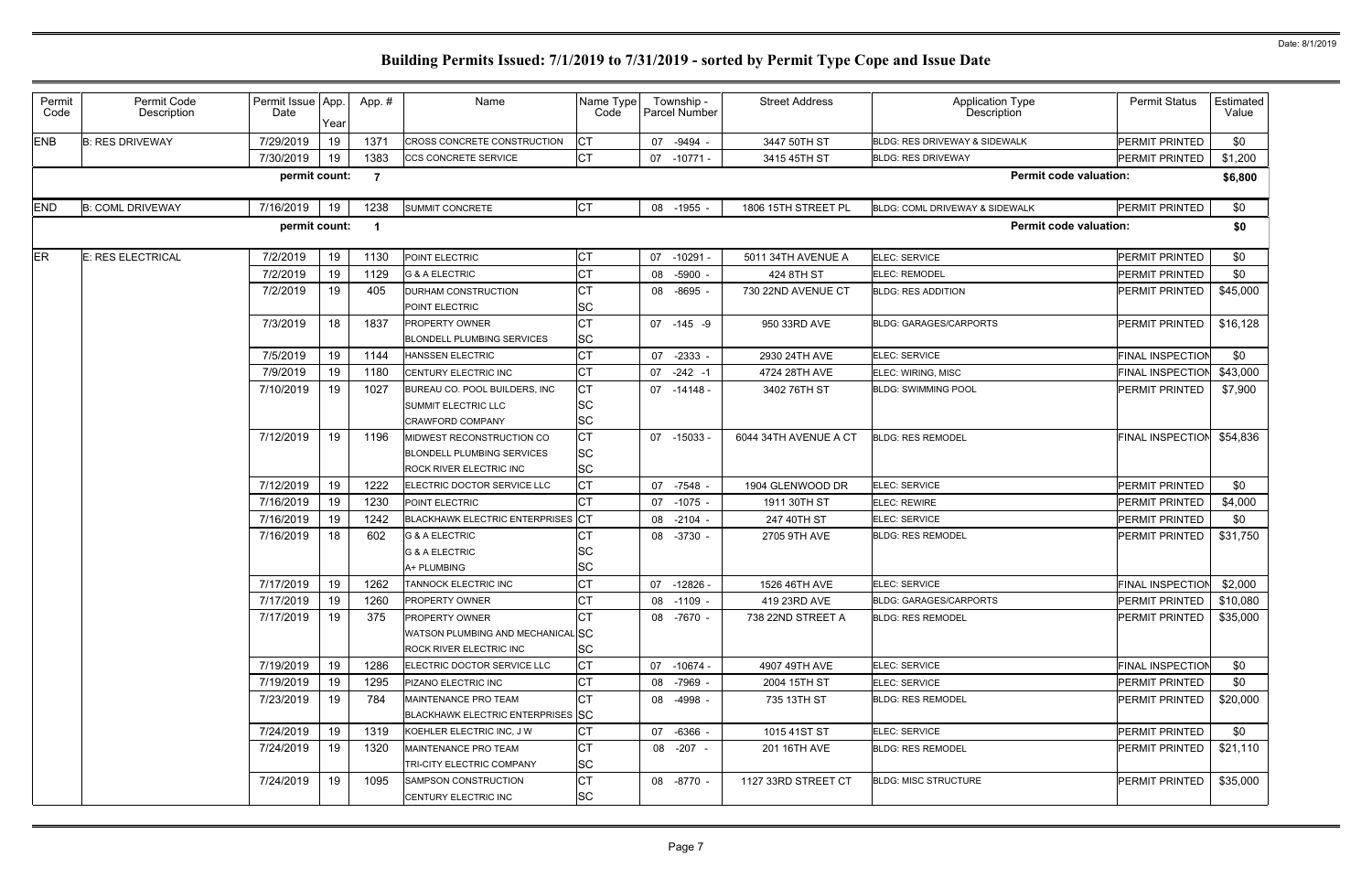| Permit<br>Code | Permit Code<br>Description | Permit Issue App.<br>Date | Year | App. # | Name                            | Name Type<br>Code | Township -<br>Parcel Number | <b>Street Address</b>                        | Application Type<br>Description                          | <b>Permit Status</b>    | Estimated<br>Value |
|----------------|----------------------------|---------------------------|------|--------|---------------------------------|-------------------|-----------------------------|----------------------------------------------|----------------------------------------------------------|-------------------------|--------------------|
| <b>ER</b>      | E: RES ELECTRICAL          | 7/24/2019                 | 19   | 1318   | TRI-CITY ELECTRIC COMPANY       | СT                | 08 -8861 -                  | 2809 2ND ST                                  | ELEC: SERVICE                                            | PERMIT PRINTED          | \$0                |
|                |                            | 7/26/2019                 | 19   | 801    | <b>COACH HOUSE GARAGES</b>      | <b>CT</b>         | 07<br>$-10602 -$            | 5010 47TH AVE                                | <b>BLDG: MISC STRUCTURE</b>                              | PERMIT PRINTED          | \$24,920           |
|                |                            | 7/31/2019                 | 19   | 1414   | POINT ELECTRIC                  | СT                | 07<br>-11612 -              | 3510 36TH ST                                 | ELEC: SERVICE                                            | PERMIT PRINTED          | \$0                |
|                |                            | 7/31/2019                 | 19   | 1415   | PROPERTY OWNER                  | <b>CT</b>         | 08 -1806 -                  | 825 53RD ST                                  | ELEC: SERVICE                                            | <b>FINAL INSPECTION</b> | \$0                |
|                |                            | permit count:             |      | 25     |                                 |                   |                             |                                              | <b>Permit code valuation:</b>                            |                         | \$350,724          |
| <b>MC</b>      | M: COML MECHANICAL         | 7/8/2019                  | 19   | 1154   | BRADY COMPANY, J L              | <b>CT</b>         | 07 -11818 -                 |                                              | 5331 AVENUE OF THE CITIES HTG: AIR CONDITIONING, REPLACE | <b>PERMIT PRINTED</b>   | \$4,800            |
|                |                            | 7/17/2019                 | 19   | 1256   | BRADY COMPANY, J L              | СT                | 07<br>$-12830 - 1$          | 1522 47TH AVE                                | HTG: ROOFTOP UNIT, REPLACE                               | <b>PERMIT PRINTED</b>   | \$38,000           |
|                |                            | 7/17/2019                 | 19   | 1259   | TOTAL MAINTENANCE INC           | <b>CT</b>         | 08 -4723 -                  | 3635 4TH AVE                                 | HTG: FURNACE/AC, REPLACE                                 | <b>PERMIT PRINTED</b>   | \$4,746            |
|                |                            | 7/17/2019                 | 19   | 1257   | TOTAL MAINTENANCE INC           | <b>CT</b>         | $-9263$<br>08               | 833 16TH AVE                                 | HTG: ROOFTOP UNIT, REPLACE                               | PERMIT PRINTED          | \$11,876           |
|                |                            | 7/18/2019                 | 19   | 1194   | QUAD CITY CONSTRUCTION SERVICE  | <b>I</b> CT       | 07<br>$-2436 - 3$           | 4327 AVENUE OF THE CITIES BLDG: COML REMODEL |                                                          | PERMIT PRINTED          | \$14,800           |
|                |                            |                           |      |        | TOTAL MAINTENANCE INC           | <b>SC</b>         |                             |                                              |                                                          |                         |                    |
|                |                            |                           |      |        | <b>TOTAL MAINTENANCE INC</b>    | <b>SC</b>         |                             |                                              |                                                          |                         |                    |
|                |                            |                           |      |        | <b>LIGHTING MAINTENANCE INC</b> | <b>SC</b>         |                             |                                              |                                                          |                         |                    |
|                |                            | 7/19/2019                 | 19   | 432    | BIG DOG CONSTRUCTION CO INC     | <b>ICT</b>        | 08 -1955 -                  | 1806 15TH STREET PL                          | <b>BLDG: MISC STRUCTURE</b>                              | PERMIT PRINTED          | \$122,000          |
|                |                            |                           |      |        | PETERSEN PLUMBING AND HEATING   | <b>SC</b>         |                             |                                              |                                                          |                         |                    |
|                |                            |                           |      |        | SHAW ELECTRIC INC               | <b>SC</b>         |                             |                                              |                                                          |                         |                    |
|                |                            |                           |      |        | <b>SCHEBLER COMPANY</b>         | <b>SC</b>         |                             |                                              |                                                          |                         |                    |
|                |                            | 7/19/2019                 | 19   | 1282   | MIDWEST CLIMATE SOLUTIONS       | <b>CT</b>         | 08 -2460 -                  | 1826 16TH ST                                 | HTG: AIR CONDITIONING, INSTALL                           | <b>PERMIT PRINTED</b>   | \$13,500           |
|                |                            | 7/22/2019                 | 19   | 1297   | AES MECHANICAL SERVICES GROUP   | <b>ICT</b>        | 07 -14531 -                 | 3820 44TH AVENUE DR                          | HTG: ROOFTOP UNIT, REPLACE                               | <b>PERMIT PRINTED</b>   | \$93,059           |
|                |                            | 7/24/2019                 | 19   | 1321   | BRADY COMPANY, J L              | СT                | 07 -14392 -                 | 4960 41ST STREET CT                          | HTG: FURNACE/AC, REPLACE                                 | <b>PERMIT PRINTED</b>   | \$4,800            |
|                |                            | 7/25/2019                 | 19   | 1326   | BRADY COMPANY, J L              | <b>CT</b>         | -526 -<br>08                | 200 23RD ST                                  | HTG: AIR CONDITIONING, REPLACE                           | <b>PERMIT PRINTED</b>   | \$3,000            |
|                |                            | 7/26/2019                 | 19   | 1364   | CRAWFORD HEATING & COOLING      | <b>CT</b>         | 08 -5503 -                  | 1631 5TH AVE                                 | HTG: AIR CONDITIONING, REPLACE                           | <b>PERMIT PRINTED</b>   | \$4,000            |
|                |                            | permit count:             |      | 11     |                                 |                   |                             |                                              | <b>Permit code valuation:</b>                            |                         | \$314,581          |
| <b>MR</b>      | M: RES MECHANICAL          | 7/2/2019                  | 19   | 1125   | BRADY COMPANY, J L              | <b>CT</b>         | 07<br>$-2795 - 6$           | 3305 37TH AVENUE DR                          | HTG: FURNACE/AC, NEW                                     | PERMIT PRINTED          | \$90,000           |
|                |                            | 7/3/2019                  | 19   | 1139   | <b>KALE PLUMBING CO</b>         | <b>CT</b>         | 07<br>-13496 -              | 4280 22ND AVE                                | HTG: AIR CONDITIONING, REPLACE                           | <b>PERMIT PRINTED</b>   | \$0                |
|                |                            | 7/3/2019                  | 19   | 1142   | TOTAL MAINTENANCE INC           | <b>CT</b>         | 07 -5806 -                  | 4509 22ND AVE                                | HTG: FURNACE/AC, NEW                                     | PERMIT PRINTED          | \$3,999            |
|                |                            | 7/8/2019                  | 19   | 1152   | BRADY COMPANY, J L              | <b>CT</b>         | 07 -6800 -                  | 2529 30TH AVENUE CT                          | HTG: AIR CONDITIONING, REPLACE                           | <b>PERMIT PRINTED</b>   | \$3,000            |
|                |                            | 7/8/2019                  | 19   | 1150   | A1 MORRIS HEATING AND COOLING   | <b>CT</b>         | 08 -3706 -                  | 2814 8TH AVE                                 | HTG: FURNACE/AC, REPLACE                                 | PERMIT PRINTED          | \$5,500            |
|                |                            | 7/8/2019                  | 19   | 1149   | <b>SCHEBLER COMPANY</b>         | <b>CT</b>         | 08 -4391 -B                 | 1311 33RD AVE                                | HTG: FURNACE/AC, REPLACE                                 | <b>PERMIT PRINTED</b>   | \$5,854            |
|                |                            | 7/8/2019                  | 19   | 1147   | KALE HEATING & AC               | <b>CT</b>         | 08 -5585 -                  | 1863 20TH AVE                                | HTG: FURNACE/AC, REPLACE                                 | PERMIT PRINTED          | \$7,296            |
|                |                            | 7/8/2019                  | 19   | 1151   | <b>FREED HEATING &amp; AC</b>   | <b>CT</b>         | 08 -6817 -12                | 1001 24TH ST                                 | HTG: AIR CONDITIONING, REPLACE                           | PERMIT PRINTED          | \$3,000            |
|                |                            | 7/8/2019                  | 19   | 1153   | CRAWFORD HEATING & COOLING      | <b>CT</b>         | 08<br>-9131 -1              | 3069 4TH ST                                  | HTG: AIR CONDITIONING, REPLACE                           | <b>PERMIT PRINTED</b>   | \$3,000            |
|                |                            | 7/8/2019                  | 19   | 1148   | <b>BRADY COMPANY, JL</b>        | <b>CT</b>         | 08 -9195 -                  | 2800 12TH ST                                 | HTG: FURNACE/AC, REPLACE                                 | <b>PERMIT PRINTED</b>   | \$7,000            |
|                |                            | 7/10/2019                 | 19   | 1187   | <b>FREED HEATING &amp; AC</b>   | <b>CT</b>         | -986 -A<br>07               | 2707 47TH ST                                 | HTG: FURNACE/AC, REPLACE                                 | <b>PERMIT PRINTED</b>   | \$6,000            |
|                |                            | 7/10/2019                 | 19   | 1186   | <b>FREED HEATING &amp; AC</b>   | <b>CT</b>         | 08 -2797 -                  | 405 3RD ST                                   | HTG: AIR CONDITIONING, REPLACE                           | <b>PERMIT PRINTED</b>   | \$3,000            |
|                |                            | 7/11/2019                 | 19   | 1199   | <b>FREED HEATING &amp; AC</b>   | <b>CT</b>         | 07 -13655 -                 | 1220 34TH ST                                 | HTG: AIR CONDITIONING, REPLACE                           | PERMIT PRINTED          | \$3,200            |
|                |                            | 7/12/2019                 | 19   | 1215   | FREED HEATING & AC              | <b>CT</b>         | 07 -10705 -                 | 1809 47TH STREET CT                          | HTG: AIR CONDITIONING, REPLACE                           | <b>PERMIT PRINTED</b>   | \$3,600            |
|                |                            | 7/12/2019                 | 19   | 1217   | BRADY COMPANY, JL               | <b>CT</b>         | 07 -12636 -                 | 1567 36TH AVE                                | HTG: AIR CONDITIONING, REPLACE                           | PERMIT PRINTED          | \$2,000            |
|                |                            | 7/12/2019                 | 19   | 1219   | A1 MORRIS HEATING AND COOLING   | <b>CT</b>         | 07 -13029 -3                | 2614 38TH ST                                 | HTG: FURNACE/AC, REPLACE                                 | <b>PERMIT PRINTED</b>   | \$6,500            |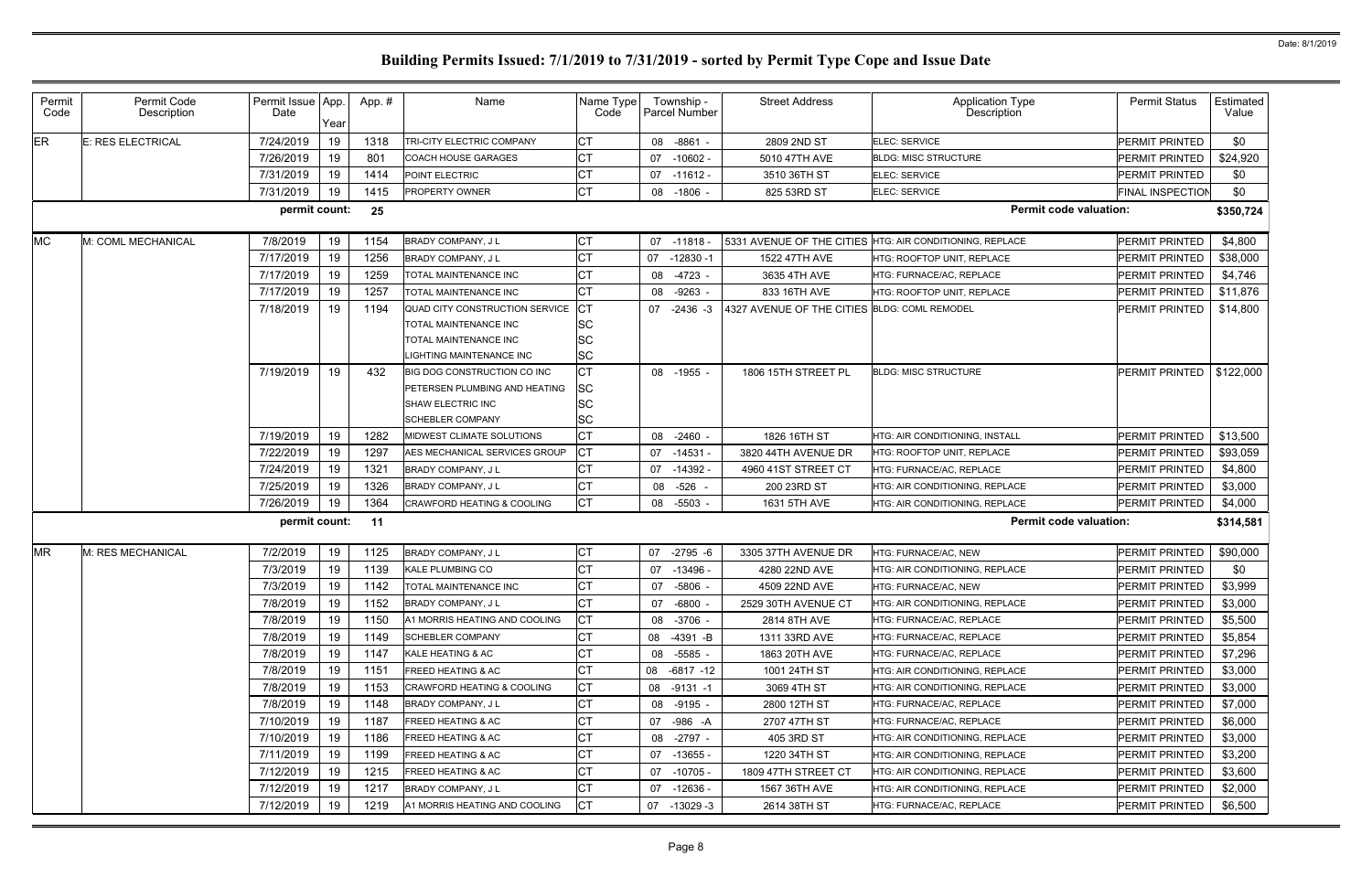| Permit<br>Code | Permit Code<br>Description | Permit Issue   App.<br>Date | Year | App.# | Name                                    | Name Type<br>Code | Township -<br>Parcel Number | <b>Street Address</b> | <b>Application Type</b><br>Description | <b>Permit Status</b>    | Estimated<br>Value |
|----------------|----------------------------|-----------------------------|------|-------|-----------------------------------------|-------------------|-----------------------------|-----------------------|----------------------------------------|-------------------------|--------------------|
| <b>MR</b>      | M: RES MECHANICAL          | 7/12/2019                   | 19   | 1218  | <b>BRADY COMPANY, JL</b>                | СT                | 07<br>-14518 -              | 3414 78TH STREET CT   | HTG: AIR CONDITIONING, REPLACE         | PERMIT PRINTED          | \$5,000            |
|                |                            | 7/12/2019                   | 19   | 1216  | KALE HEATING & AC                       | <b>CT</b>         | 07<br>-599 -E               | 1608 34TH ST          | HTG: AIR CONDITIONING. REPLACE         | PERMIT PRINTED          | \$4,772            |
|                |                            | 7/16/2019                   | 19   | 462   | HABITAT FOR HUMANITY-QC                 | <b>CT</b>         | 08 -2794 -                  | 211 4TH AVE           | <b>BLDG: RES REMODEL</b>               | <b>FINAL INSPECTION</b> | \$13,000           |
|                |                            |                             |      |       | <b>RIVER BEND PLUMBING SERVICES L</b>   | <b>SC</b>         |                             |                       |                                        |                         |                    |
|                |                            |                             |      |       | H A ELECTRIC COMPANY                    | <b>SC</b>         |                             |                       |                                        |                         |                    |
|                |                            |                             |      |       | <b>HEATCO SERVICE COMPANY</b>           | <b>SC</b>         |                             |                       |                                        |                         |                    |
|                |                            | 7/17/2019                   | 19   | 1255  | <b>FAMILY HEATING &amp; COOLING</b>     | <b>CT</b>         | 07<br>-12119 -              | 3618 25TH ST          | HTG: AIR CONDITIONING. REPLACE         | PERMIT PRINTED          | \$2,600            |
|                |                            | 7/17/2019                   | 19   | 1253  | BRADY COMPANY, J L                      | <b>CT</b>         | 07<br>-14142 -              | 3415 76TH ST          | HTG: FURNACE/AC, REPLACE               | PERMIT PRINTED          | \$9,000            |
|                |                            | 7/17/2019                   | 19   | 1254  | <b>FREED HEATING &amp; AC</b>           | <b>CT</b>         | -7440 -<br>08               | 2135 12TH ST          | HTG: AIR CONDITIONING, REPLACE         | PERMIT PRINTED          | \$3,950            |
|                |                            | 7/17/2019                   | 19   | 1252  | BRADY COMPANY, JL                       | <b>CT</b>         | $-8863$<br>08               | 2817 2ND ST           | HTG: FURNACE/AC, REPLACE               | PERMIT PRINTED          | \$8,000            |
|                |                            | 7/19/2019                   | 19   | 1284  | ADVANCED MECH. & GEOTHERMAL             | IСТ               | 08<br>-2822 -               | 4100 RIVER DR         | HTG: AIR CONDITIONING, INSTALL         | PERMIT PRINTED          | \$3,000            |
|                |                            | 7/19/2019                   | 19   | 1283  | KALE PLUMBING CO                        | <b>CT</b>         | -7026 -<br>08               | 5008 5TH AVE          | HTG: AIR CONDITIONING. REPLACE         | PERMIT PRINTED          | \$8,696            |
|                |                            | 7/22/2019                   | 19   | 1296  | <b>FREED HEATING &amp; AC</b>           | <b>CT</b>         | -8071 -<br>07               | 3440 28TH AVENUE CT   | HTG: AIR CONDITIONING. REPLACE         | PERMIT PRINTED          | \$3,700            |
|                |                            | 7/24/2019                   | 19   | 1323  | <b>WATSON PLBG &amp; MECHANICAL INC</b> | IСТ               | 08<br>-5912 -               | 709 4TH AVE           | HTG: BOILER/FURNACE, REPLACE           | PERMIT PRINTED          | \$6,200            |
|                |                            | 7/25/2019                   | 19   | 1339  | <b>BRADY COMPANY, JL</b>                | <b>CT</b>         | 07<br>-13568 -2             | 3 THORNWOOD CT        | HTG: FURNACE/AC, REPLACE               | PERMIT PRINTED          | \$7,000            |
|                |                            | 7/25/2019                   | 19   | 1331  | KLAUER HEATING & AC LTD                 | <b>CT</b>         | 07<br>-14968 -              | 4202 33RD AVE         | HTG: AIR CONDITIONING. REPLACE         | PERMIT PRINTED          | \$3,340            |
|                |                            |                             |      |       | BRADY COMPANY, JL                       | CТ                |                             |                       |                                        |                         |                    |
|                |                            | 7/25/2019                   | 19   | 1334  | <b>TOTAL MAINTENANCE INC</b>            | <b>CT</b>         | 07 -606 -A                  | 3435 19TH AVE         | HTG: FURNACE/AC, REPLACE               | <b>PERMIT PRINTED</b>   | \$5,763            |
|                |                            |                             |      |       | WATSON PLBG & MECHANICAL INC            | IСТ               |                             |                       |                                        |                         |                    |
|                |                            | 7/25/2019                   | 19   | 1327  | BRADY COMPANY, J L                      | <b>CT</b>         | 07 -9750 -                  | 4520 48TH STREET A    | HTG: AIR CONDITIONING, REPLACE         | PERMIT PRINTED          | \$3,000            |
|                |                            | 7/25/2019                   | 19   | 1338  | KLAUER HEATING & AC LTD                 | <b>CT</b>         | -9786 -<br>07               | 4505 48TH STREET A    | HTG: FURNACE/AC, REPLACE               | PERMIT PRINTED          | \$5,445            |
|                |                            | 7/25/2019                   | 19   | 1337  | WATSON PLBG & MECHANICAL INC            | <b>CT</b>         | 08 -2286 -                  | 547 18TH AVE          | HTG: FURNACE/AC, REPLACE               | PERMIT PRINTED          | \$6,200            |
|                |                            | 7/25/2019                   | 19   | 1330  | <b>TOTAL MAINTENANCE INC</b>            | <b>CT</b>         | 08 -4792 -                  | 1105 10TH ST          | HTG: AIR CONDITIONING, REPLACE         | PERMIT PRINTED          | \$5,284            |
|                |                            | 7/25/2019                   | 19   | 1329  | TOTAL MAINTENANCE INC                   | <b>CT</b>         | 08 -667 -                   | 1182 26TH ST          | HTG: AIR CONDITIONING, REPLACE         | PERMIT PRINTED          | \$4,079            |
|                |                            | 7/25/2019                   | 19   | 1328  | <b>TOTAL MAINTENANCE INC</b>            | IСТ               | 08<br>-7162 -A              | 740 18TH AVE          | HTG: AIR CONDITIONING, REPLACE         | PERMIT PRINTED          | \$3,944            |
|                |                            | 7/26/2019                   | 19   | 1363  | <b>FREED HEATING &amp; AC</b>           | <b>CT</b>         | 07 -1075 -                  | 1911 30TH ST          | HTG: FURNACE/AC, REPLACE               | PERMIT PRINTED          | \$3,000            |
|                |                            | 7/26/2019                   | 19   | 1359  | CRAWFORD COMPANY                        | <b>CT</b>         | 07<br>-13572 -5             | 10 THORNWOOD CT       | HTG: FURNACE/AC, REPLACE               | PERMIT PRINTED          | \$6,400            |
|                |                            | 7/26/2019                   | 19   | 1361  | KALE HEATING & AC                       | <b>CT</b>         | 07 -14010 -                 | 7101 36TH AVENUE B CT | HTG: FURNACE/AC, REPLACE               | PERMIT PRINTED          | \$18,588           |
|                |                            | 7/26/2019                   | 19   | 1356  | <b>CRAWFORD HEATING &amp; COOLING</b>   | <b>CT</b>         | 07 -5610 -                  | 2425 44TH ST          | HTG: FURNACE/AC. REPLACE               | PERMIT PRINTED          | \$4,586            |
|                |                            | 7/26/2019                   | 19   | 1360  | <b>CRAWFORD HEATING &amp; COOLING</b>   | <b>CT</b>         | 07 -7499 -                  | 2734 13TH AVE         | HTG: FURNACE/AC, REPLACE               | PERMIT PRINTED          | \$7,850            |
|                |                            | 7/26/2019                   | 19   | 1358  | TOTAL MAINTENANCE INC                   | <b>CT</b>         | 08 -3309 -                  | 1930 23RD STREET A    | HTG: FURNACE/AC. REPLACE               | PERMIT PRINTED          | \$9,257            |
|                |                            | 7/29/2019                   | 19   | 1369  | <b>FREED HEATING &amp; AC</b>           | СT                | 08 -4137 -34                | 2615 9TH ST           | HTG: AIR CONDITIONING, REPLACE         | PERMIT PRINTED          | \$2,950            |
|                |                            | 7/30/2019                   | 19   | 1408  | DOUG'S HEATING & AIR COND               | IСТ               | -10658 -<br>07              | 4808 48TH AVE         | HTG: FURNACE/AC, REPLACE               | PERMIT PRINTED          | \$7,216            |
|                |                            | 7/30/2019                   | 19   | 1391  | <b>FREED HEATING &amp; AC</b>           | <b>CT</b>         | 07 -11248 -                 | 5203 44TH AVE         | HTG: FURNACE/AC, REPLACE               | PERMIT PRINTED          | \$6,650            |
|                |                            | 7/30/2019                   | 19   | 1395  | A1 MORRIS HEATING AND COOLING           | IСТ               | 07 -11458 -                 | 3406 60TH ST          | HTG: FURNACE/AC, REPLACE               | PERMIT PRINTED          | \$6,500            |
|                |                            | 7/30/2019                   | 19   | 1392  | KALE HEATING & AC                       | СT                | 08 -1473 -                  | 1113 3RD ST           | HTG: FURNACE/AC, REPLACE               | PERMIT PRINTED          | \$6,587            |
|                |                            | 7/30/2019                   | 19   | 1384  | HEATCO SERVICE COMPANY                  | IСТ               | 08 -2671 -                  | 212 49TH ST           | HTG: BOILER/FURNACE, REPLACE           | PERMIT PRINTED          | \$1,900            |
|                |                            | 7/30/2019                   | 19   | 1409  | DOUG'S HEATING & AIR COND               | <b>CT</b>         | 08 -4083 -                  | 4312 8TH AVE          | HTG: FURNACE/AC, REPLACE               | PERMIT PRINTED          | \$8,468            |
|                |                            | 7/30/2019                   | 19   | 1382  | KALE HEATING & AC                       | <b>CT</b>         | 08 -6461 -16                | 3302 15TH STREET A    | HTG: AIR CONDITIONING, REPLACE         | PERMIT PRINTED          | \$5,500            |
|                |                            | 7/30/2019                   | 19   | 1393  | PETERSEN PLUMBING AND HEATING           | <b>CT</b>         | 08 -7037 -1                 | 731 51ST ST           | HTG: FURNACE/AC, REPLACE               | PERMIT PRINTED          | \$10,500           |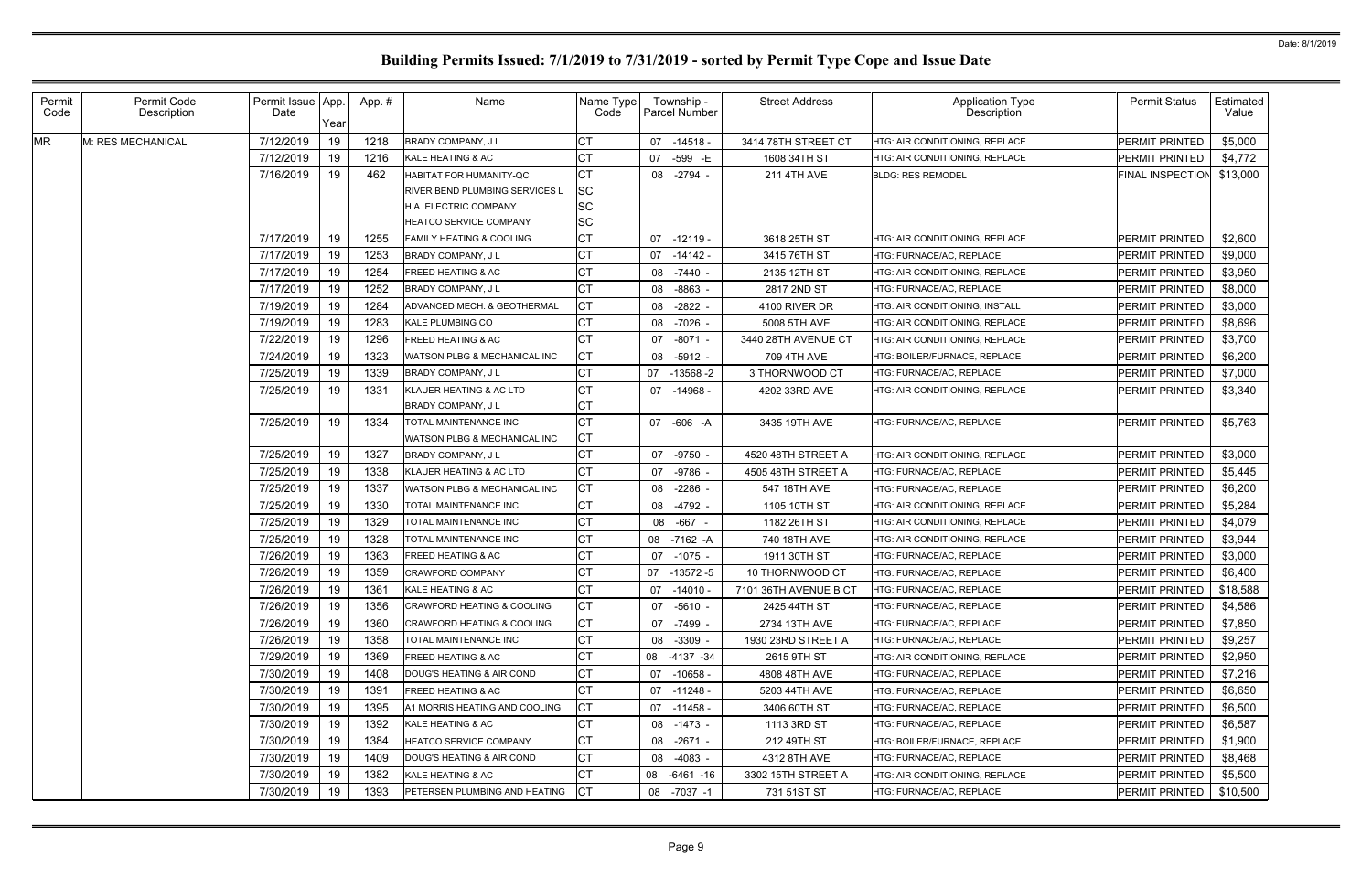| Permit<br>Code   | Permit Code<br>Description   | Permit Issue App.<br>Date | Year | App.#                   | Name                                                       | Name Type<br>Code | Township -<br>Parcel Number | <b>Street Address</b>                        | <b>Application Type</b><br>Description | <b>Permit Status</b>    | Estimated<br>Value |
|------------------|------------------------------|---------------------------|------|-------------------------|------------------------------------------------------------|-------------------|-----------------------------|----------------------------------------------|----------------------------------------|-------------------------|--------------------|
|                  |                              | permit count:             |      | 51                      |                                                            |                   |                             |                                              | <b>Permit code valuation:</b>          |                         | \$370,874          |
| PC               | P: COML PLUMBING             | 7/16/2019                 | 19   | 1223                    | <b>LENNY DESANTIAGO PLUMBING</b>                           | <b>CT</b>         | 07<br>$-12634$              | 4707 16TH ST                                 | PLBG: INSTALLATION, COMMERCIAL         | PERMIT PRINTED          | \$331              |
|                  |                              | 7/18/2019                 | 19   | 1194                    | QUAD CITY CONSTRUCTION SERVICE                             | $ _{\text{CT}}$   | 07<br>$-2436 - 3$           | 4327 AVENUE OF THE CITIES BLDG: COML REMODEL |                                        | PERMIT PRINTED          | \$14,800           |
|                  |                              |                           |      |                         | TOTAL MAINTENANCE INC                                      | <b>SC</b>         |                             |                                              |                                        |                         |                    |
|                  |                              |                           |      |                         | TOTAL MAINTENANCE INC                                      | <b>SC</b>         |                             |                                              |                                        |                         |                    |
|                  |                              |                           |      |                         | LIGHTING MAINTENANCE INC                                   | <b>SC</b>         |                             |                                              |                                        |                         |                    |
|                  |                              | 7/25/2019                 | 19   | 1336                    | CHUMBLEY CONSTRUCTION, KEN                                 | <b>CT</b>         | 08 - 8264 -                 | 1810 5TH AVE                                 | <b>BLDG: COML REMODEL</b>              | PERMIT PRINTED          | \$6,900            |
|                  |                              |                           |      |                         | <b>BLONDELL PLUMBING SERVICES</b>                          | <b>SC</b>         |                             |                                              |                                        |                         |                    |
|                  |                              | permit count:             |      | $\mathbf{3}$            |                                                            |                   |                             |                                              | <b>Permit code valuation:</b>          |                         | \$22,031           |
| PCR <sub>6</sub> | P: RES GAS MTR RECONCT (6 MO | 7/9/2019                  | 19   | 1168                    | <b>CRAWFORD COMPANY</b>                                    | <b>CT</b>         | 07<br>-1679 -               | 1911 32ND ST                                 | PLBG: GAS MTR RECONNECT AFTER 6 MONTHS | PERMIT PRINTED          | \$500              |
|                  |                              | 7/12/2019                 | 19   | 1221                    | <b>HEATCO SERVICE COMPANY</b>                              | IСТ               | 08 -2671 -                  | 212 49TH ST                                  | PLBG: GAS MTR RECONNECT AFTER 6 MONTHS | <b>PERMIT PRINTED</b>   | \$500              |
|                  |                              | 7/19/2019                 | 19   | 1277                    | TAPPENDORF PLUMBING AND HEATIN CT                          |                   | 07 -1469 -                  | 2422 32ND ST                                 | PLBG: GAS MTR RECONNECT AFTER 6 MONTHS | <b>FINAL INSPECTION</b> | \$500              |
|                  |                              | permit count:             |      | $\overline{\mathbf{3}}$ |                                                            |                   |                             |                                              | <b>Permit code valuation:</b>          |                         | \$1,500            |
| <b>PCWH</b>      | P: COML WATER HEATER         | 7/19/2019                 | 19   | 1278                    | <b>ERICKSON PLUMBING</b>                                   | <b>CT</b>         | 08 -1858 -                  | 2036 16TH ST                                 | PLBG: WATER HEATER                     | PERMIT PRINTED          | \$1,500            |
|                  |                              | permit count:             |      | - 1                     |                                                            |                   |                             |                                              | <b>Permit code valuation:</b>          |                         | \$1,500            |
| PGR              | P: RES GAS PIPING            | 7/12/2019                 | 19   | 1027                    | BUREAU CO. POOL BUILDERS, INC                              | <b>ICT</b>        | 07 -14148 -                 | 3402 76TH ST                                 | <b>BLDG: SWIMMING POOL</b>             | <b>PERMIT PRINTED</b>   | \$7,900            |
|                  |                              |                           |      |                         | <b>SUMMIT ELECTRIC LLC</b>                                 | <b>SC</b>         |                             |                                              |                                        |                         |                    |
|                  |                              |                           |      |                         | <b>CRAWFORD COMPANY</b>                                    | <b>SC</b>         |                             |                                              |                                        |                         |                    |
|                  |                              | permit count:             |      | - 1                     |                                                            |                   |                             |                                              | <b>Permit code valuation:</b>          |                         | \$7,900            |
| PM               | ZP: PLUMBING (MAIL IN)       | 7/25/2019                 | 3    | 554                     | ERICKSON PLUMBING & HTG INC                                | <b>CT</b>         | 08 -4270 -                  | 1631 24TH ST                                 | PLBG: WATER HEATER                     | PERMIT PRINTED          | \$0                |
|                  |                              | permit count:             |      | - 1                     |                                                            |                   |                             |                                              | <b>Permit code valuation:</b>          |                         | \$0                |
| <b>PR</b>        | P: RES PLUMBING              | 7/2/2019                  | 19   | 1128                    | PETERSEN PLUMBING AND HEATING                              | Iст               | 08 -7956 -                  | 2025 14TH ST                                 | PLBG: WATER SERVICE REPAIR             | PERMIT PRINTED          | \$0                |
|                  |                              | 7/9/2019                  | 19   | 1170                    | PETERSEN PLUMBING AND HEATING                              | <b>ICT</b>        | 08 -4348 -                  | 1546 12TH AVE                                | <b>PLBG: SEWER REPAIR</b>              | PERMIT PRINTED          | \$2,000            |
|                  |                              | 7/9/2019                  | 19   | 375                     | <b>PROPERTY OWNER</b>                                      | CT                | 08 -7670 -                  | 738 22ND STREET A                            | <b>BLDG: RES REMODEL</b>               | PERMIT PRINTED          | \$35,000           |
|                  |                              |                           |      |                         | WATSON PLUMBING AND MECHANICALISC                          |                   |                             |                                              |                                        |                         |                    |
|                  |                              |                           |      |                         | ROCK RIVER ELECTRIC INC                                    | <b>SC</b>         |                             |                                              |                                        |                         |                    |
|                  |                              | 7/11/2019                 | 19   | 1068                    | WOOD HOME RENOVATIONS                                      | <b>CT</b>         | 07 -11578 -                 | 1131 54TH STREET A                           | <b>BLDG: RES REMODEL</b>               | PERMIT PRINTED          | \$7,000            |
|                  |                              |                           |      |                         | ROCK RIVER ELECTRIC INC                                    | <b>SC</b>         |                             |                                              |                                        |                         |                    |
|                  |                              |                           |      |                         | KENNEY PLUMBING, BRIAN                                     | <b>SC</b>         |                             |                                              |                                        |                         |                    |
|                  |                              | 7/11/2019                 | 19   | 1196                    | MIDWEST RECONSTRUCTION CO                                  | <b>CT</b>         | 07 -15033 -                 | 6044 34TH AVENUE A CT                        | <b>BLDG: RES REMODEL</b>               | <b>FINAL INSPECTION</b> | \$54,836           |
|                  |                              |                           |      |                         | <b>BLONDELL PLUMBING SERVICES</b>                          | <b>SC</b>         |                             |                                              |                                        |                         |                    |
|                  |                              |                           |      |                         | ROCK RIVER ELECTRIC INC                                    | <b>SC</b>         |                             |                                              |                                        |                         |                    |
|                  |                              | 7/18/2019                 | 18   | 1837                    | <b>PROPERTY OWNER</b><br><b>BLONDELL PLUMBING SERVICES</b> | IСТ<br><b>SC</b>  | 07 -145 -9                  | 950 33RD AVE                                 | <b>BLDG: GARAGES/CARPORTS</b>          | PERMIT PRINTED          | \$16,128           |
|                  |                              | 7/30/2019                 | 19   | 1397                    | TOTAL MAINTENANCE INC                                      | <b>CT</b>         | 07 -14216 -                 | 5510 18TH AVENUE CT                          | PLBG: INSTALLATION, RESIDENTIAL        | PERMIT PRINTED          | \$1,900            |
|                  |                              |                           |      |                         |                                                            |                   |                             |                                              |                                        |                         |                    |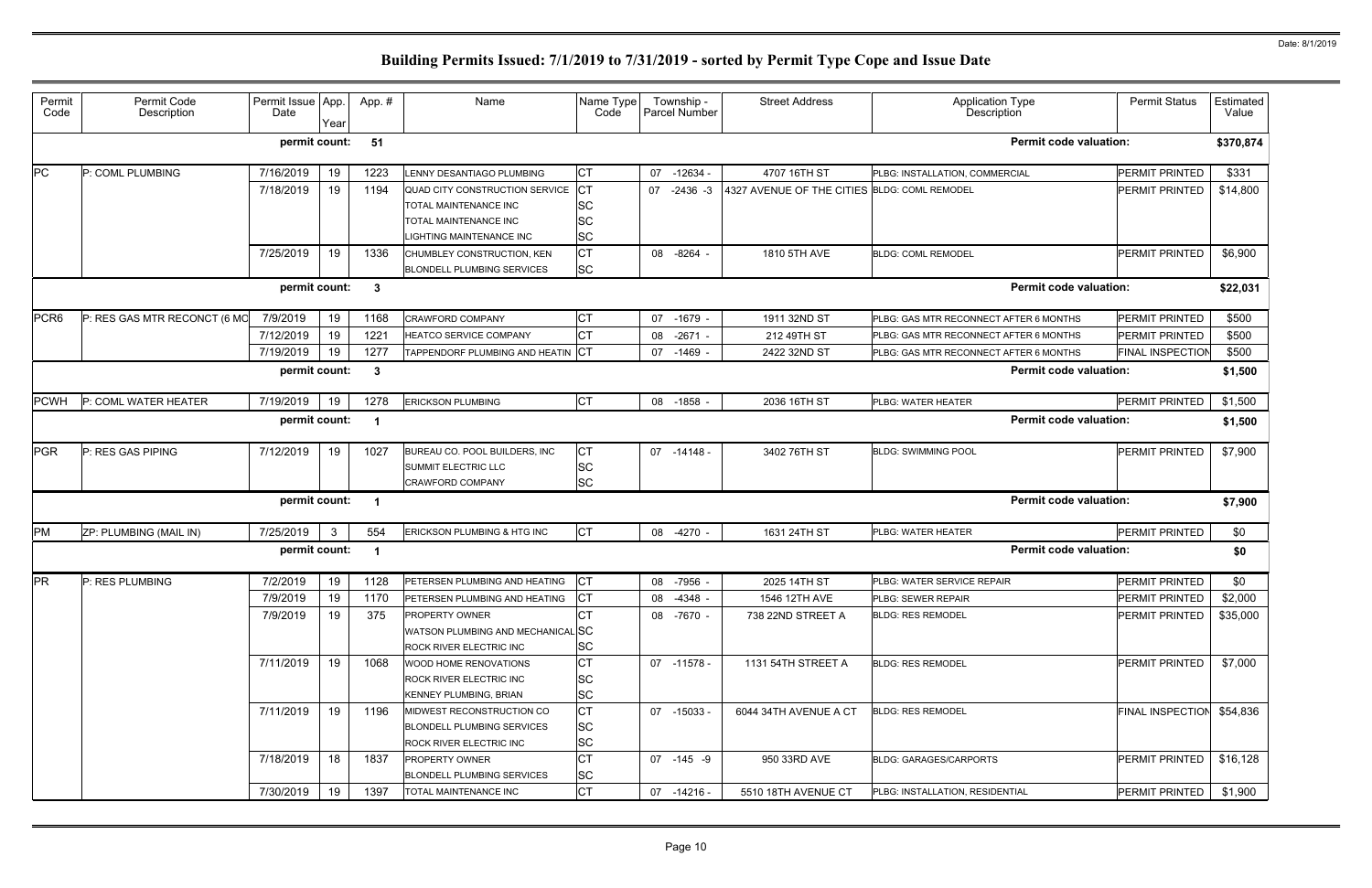| Permit<br>Code | Permit Code<br>Description | Permit Issue   App.<br>Date | Year       | App. #         | Name                              | Name Type<br>Code | Township -<br>Parcel Number | <b>Street Address</b> | <b>Application Type</b><br>Description | <b>Permit Status</b>    | Estimated<br>Value |
|----------------|----------------------------|-----------------------------|------------|----------------|-----------------------------------|-------------------|-----------------------------|-----------------------|----------------------------------------|-------------------------|--------------------|
|                |                            | permit count:               |            | $\overline{7}$ |                                   |                   |                             |                       | <b>Permit code valuation:</b>          |                         | \$116,864          |
| <b>PRWH</b>    | P: RES WATER HEATER        | 7/3/2019                    | 19         | 1135           | WATSON PLUMBING AND MECHANICAL CT |                   | 07<br>$-10311 -$            | 3422 51ST ST          | PLBG: WATER HEATER                     | PERMIT PRINTED          | \$500              |
|                |                            | 7/3/2019                    | 19         | 1136           | WATSON PLUMBING AND MECHANICAL CT |                   | $-2662 -$<br>08             | 223 49TH ST           | PLBG: WATER HEATER                     | PERMIT PRINTED          | \$500              |
|                |                            | 7/3/2019                    | 19         | 1137           | WATSON PLUMBING AND MECHANICAL CT |                   | 08<br>$-6507 -3$            | 906 53RD ST           | PLBG: WATER HEATER                     | PERMIT PRINTED          | \$500              |
|                |                            | 7/3/2019                    | 19         | 1138           | WATSON PLUMBING AND MECHANICAL CT |                   | $-7448$ -<br>08             | 2112 12TH ST          | PLBG: WATER HEATER                     | PERMIT PRINTED          | \$500              |
|                |                            | 7/8/2019                    | 19         | 1157           | <b>BRADY COMPANY, JL</b>          |                   | $-6800$<br>07               | 2529 30TH AVENUE CT   | PLBG: WATER HEATER                     | PERMIT PRINTED          | \$1,000            |
|                |                            | 7/8/2019                    | 19         | 1158           | WATSON PLUMBING AND MECHANICAL CT |                   | $-3995 -$<br>08             | 440 43RD ST           | PLBG: WATER HEATER                     | PERMIT PRINTED          | \$1,000            |
|                |                            | 7/8/2019                    | 19         | 1155           | <b>BLONDELL PLUMBING SERVICES</b> |                   | $-5585$<br>08               | 1863 20TH AVE         | PLBG: WATER HEATER                     | PERMIT PRINTED          | \$1,000            |
|                |                            | 7/8/2019                    | 19         | 1159           | WATSON PLUMBING AND MECHANICAL CT |                   | -899 -<br>08                | 132 5TH AVE           | PLBG: WATER HEATER                     | PERMIT PRINTED          | \$1,000            |
|                |                            | 7/8/2019                    | 19         | 1156           | <b>BLONDELL PLUMBING SERVICES</b> | <b>SC</b>         | $-9238 - 16$<br>08          | 2605 1ST STREET CT    | PLBG: WATER HEATER                     | PERMIT PRINTED          | \$1,000            |
|                |                            | 7/9/2019                    | 19         | 1176           | WATSON PLUMBING AND MECHANICAL CT |                   | 08<br>$-6699 - 4$           | 2642 12TH ST          | PLBG: WATER HEATER                     | PERMIT PRINTED          | \$1,000            |
|                |                            | 7/12/2019                   | 19         | 1220           | <b>ERICKSON PLUMBING</b>          |                   | 08<br>$-9203 - 13$          | 412 29TH AVENUE DR    | PLBG: WATER HEATER                     | PERMIT PRINTED          | \$1,000            |
|                |                            | 7/19/2019                   | 19         | 1280           | <b>ERICKSON PLUMBING</b>          | СT                | $-470 -$<br>08              | 442 44TH ST           | PLBG: WATER HEATER                     | PERMIT PRINTED          | \$1,100            |
|                |                            | 7/19/2019                   | 19         | 1279           | <b>ERICKSON PLUMBING</b>          | <b>CT</b>         | 08<br>-7537 -               | 2125 15TH STREET A    | PLBG: WATER HEATER                     | PERMIT PRINTED          | \$900              |
|                |                            | 7/24/2019                   | 19         | 1325           | WATSON PLUMBING AND MECHANICAL CT |                   | $-2286$ -<br>08             | 547 18TH AVE          | PLBG: WATER HEATER                     | PERMIT PRINTED          | \$1,900            |
|                |                            | 7/26/2019                   | 19         | 1355           | <b>BLONDELL PLUMBING SERVICES</b> |                   | 08<br>-1478 -               | 3135 14TH ST          | PLBG: WATER HEATER                     | PERMIT PRINTED          | \$1,000            |
|                |                            | 7/26/2019                   | 19         | 1353           | <b>BLONDELL PLUMBING SERVICES</b> | СT                | 08<br>-4516 -               | 1730 12TH ST          | PLBG: WATER HEATER                     | <b>PERMIT PRINTED</b>   | \$1,000            |
|                |                            | 7/26/2019                   | 19         | 1354           | <b>BLONDELL PLUMBING SERVICES</b> | <b>CT</b>         | $-9105 -$<br>08             | 320 26TH AVENUE CT    | PLBG: WATER HEATER                     | PERMIT PRINTED          | \$1,000            |
|                |                            | 7/30/2019                   | 19         | 1387           | TOTAL MAINTENANCE INC             | СT                | 07<br>-11171 -              | 4821 50TH AVE         | PLBG: WATER HEATER                     | <b>PERMIT PRINTED</b>   | \$1,436            |
|                |                            | 7/30/2019                   | 19         | 1389           | TOTAL MAINTENANCE INC             | <b>CT</b>         | $-1283 -$<br>07             | 2362 33RD ST          | PLBG: WATER HEATER                     | PERMIT PRINTED          | \$1,878            |
|                |                            | 7/30/2019                   | 19         | 1390           | TOTAL MAINTENANCE INC             | СT                | $-6882$<br>07               | 2807 27TH STREET CT   | PLBG: WATER HEATER                     | <b>PERMIT PRINTED</b>   | \$1,437            |
|                |                            | 7/30/2019                   | 19         | 1386           | TOTAL MAINTENANCE INC             | <b>CT</b>         | $-8545 -$<br>07             | 1817 40TH STREET CT   | <b>PLBG: WATER HEATER</b>              | PERMIT PRINTED          | \$1,357            |
|                |                            | 7/30/2019                   | 19         | 1388           | ALL ACTION PLUMBING               | СT                | $-9508 -$<br>07             | 3410 49TH ST          | PLBG: WATER HEATER                     | <b>PERMIT PRINTED</b>   | \$1,000            |
|                |                            | 7/30/2019                   | 19         | 1385           | PROPERTY OWNER                    | Iст               | 08<br>$-2671$               | 212 49TH ST           | PLBG: WATER HEATER                     | PERMIT PRINTED          | \$1,000            |
|                |                            | permit count:               |            | 23             |                                   |                   |                             |                       | <b>Permit code valuation:</b>          |                         | \$24,008           |
| <b>PRX</b>     | P: RES EXCAVATION          | 7/9/2019                    | $\vert$ 19 | 1160           | <b>BLONDELL PLUMBING SERVICES</b> | $\sim$ $+$<br>IJЧ | 07 -10759 -                 | 4616 34TH AVE         | PLBG: SEWER SERVICE REPLACEMENT        | PERMIT PRINTED          | \$5,000            |
|                |                            | 7/9/2019                    | 19         | 1161           | <b>BLONDELL PLUMBING SERVICES</b> |                   | 07 -10760 -                 | 4610 34TH AVE         | PLBG: WATER SERVICE REPLACEMENT        | PERMIT PRINTED          | \$2,000            |
|                |                            | 7/9/2019                    | 19         | 1162           | <b>ERICKSON PLUMBING</b>          |                   | 08 -1962 -                  | 1629 17TH ST          | PLBG: INSTALLATION, RESIDENTIAL        | PERMIT PRINTED          | \$2,000            |
|                |                            | 7/9/2019                    | 19         | 1163           | <b>ERICKSON PLUMBING</b>          |                   | 08<br>-3879 -               | 1628 13TH AVE         | PLBG: INSTALLATION, RESIDENTIAL        | PERMIT PRINTED          | \$2,000            |
|                |                            | 7/9/2019                    | 19         | 1172           | PETERSEN PLUMBING AND HEATING     |                   | 08<br>-5280 -               | 1104 3RD ST           | PLBG: SEWER REPAIR                     | <b>PERMIT PRINTED</b>   | \$2,000            |
|                |                            | 7/10/2019                   | 19         | 1185           | LENNY DESANTIAGO PLUMBING         |                   | 07 -2404 -1                 | 3211 39TH ST          | PLBG: WATER/SEWER MAIN                 | <b>FINAL INSPECTION</b> | \$2,500            |
|                |                            | 7/11/2019                   | 19         | 1203           | <b>BLONDELL PLUMBING SERVICES</b> | СT                | 08 -1435 -                  | 1712 26TH ST          | PLBG: WATER SERVICE REPLACEMENT        | <b>PERMIT PRINTED</b>   | \$0                |
|                |                            | 7/11/2019                   | 19         | 1204           | <b>BLONDELL PLUMBING SERVICES</b> | <b>CT</b>         | 08 -1436 -                  | 2602 17TH AVE         | PLBG: WATER SERVICE REPLACEMENT        | PERMIT PRINTED          | \$0                |
|                |                            | 7/11/2019                   | 19         | 1202           | <b>BLONDELL PLUMBING SERVICES</b> | СT                | 08 -1439 -                  | 1711 26TH ST          | PLBG: WATER SERVICE REPLACEMENT        | <b>PERMIT PRINTED</b>   | \$0                |
|                |                            | 7/12/2019                   | 19         | 1214           | <b>BRADY COMPANY, JL</b>          | СT                | 07<br>-10678 -              | 4829 49TH AVE         | PLBG: SEWER REPAIR                     | PERMIT PRINTED          | \$5,000            |
|                |                            | 7/12/2019                   | 19         | 1209           | <b>BLONDELL PLUMBING SERVICES</b> |                   | 08<br>$-3393 -$             | 2607 17TH AVE         | PLBG: WATER SERVICE REPLACEMENT        | PERMIT PRINTED          | \$0                |
|                |                            | 7/12/2019                   | 19         | 1210           | <b>BLONDELL PLUMBING SERVICES</b> | СT                | $-3394 -$<br>08             | 2611 17TH AVE         | PLBG: WATER SERVICE REPLACEMENT        | PERMIT PRINTED          | \$0                |
|                |                            | 7/12/2019                   | 19         | 1211           | <b>BLONDELL PLUMBING SERVICES</b> | СT                | 08 - 85 -                   | 2614 17TH AVE         | PLBG: WATER SERVICE REPLACEMENT        | <b>PERMIT PRINTED</b>   | \$0                |